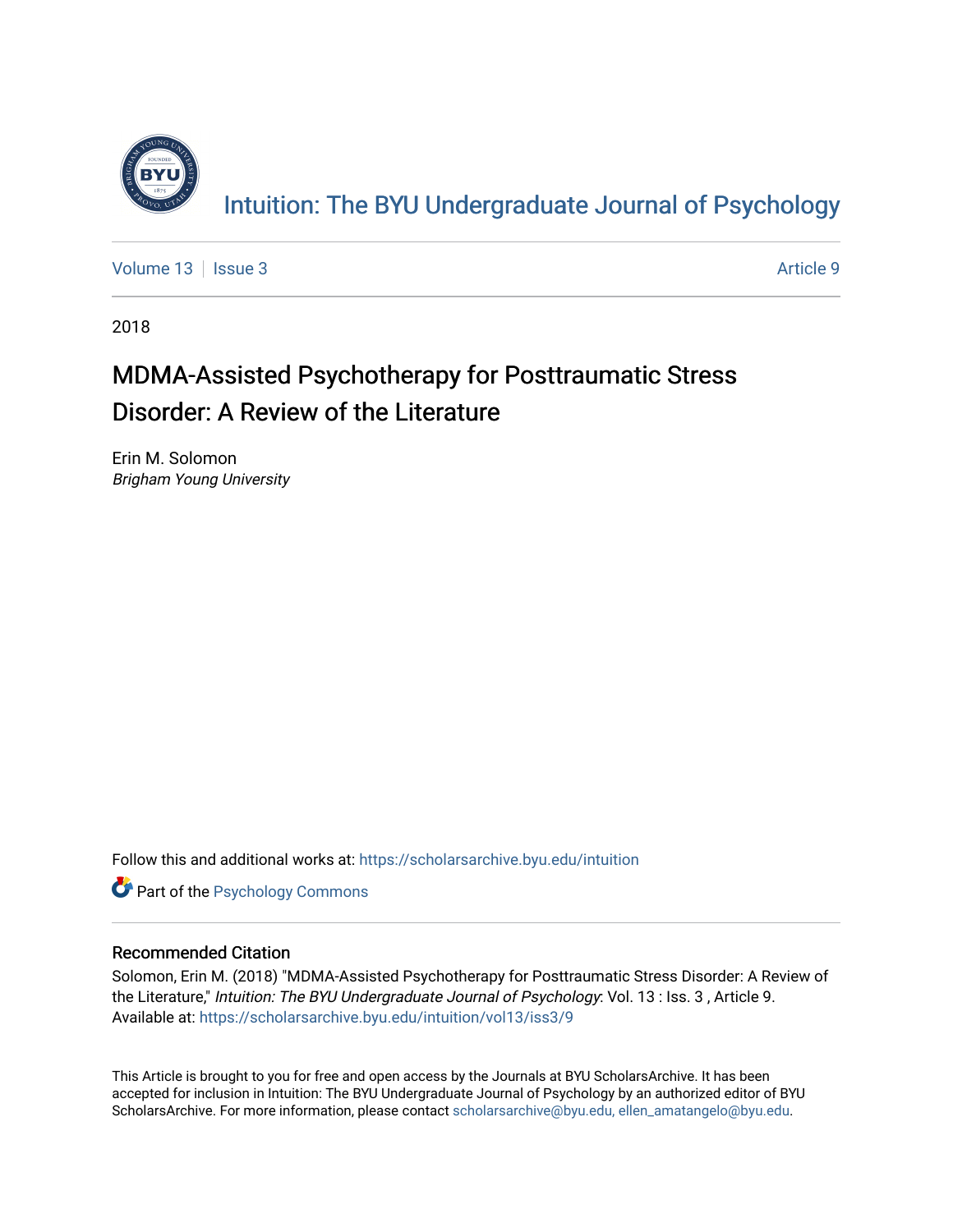Running head: MDMA-ASSISTED PSYCHOTHERAPY 1

MDMA-Assisted Psychotherapy for PTSD: A Review of the Literature

Erin M. Solomon

Brigham Young University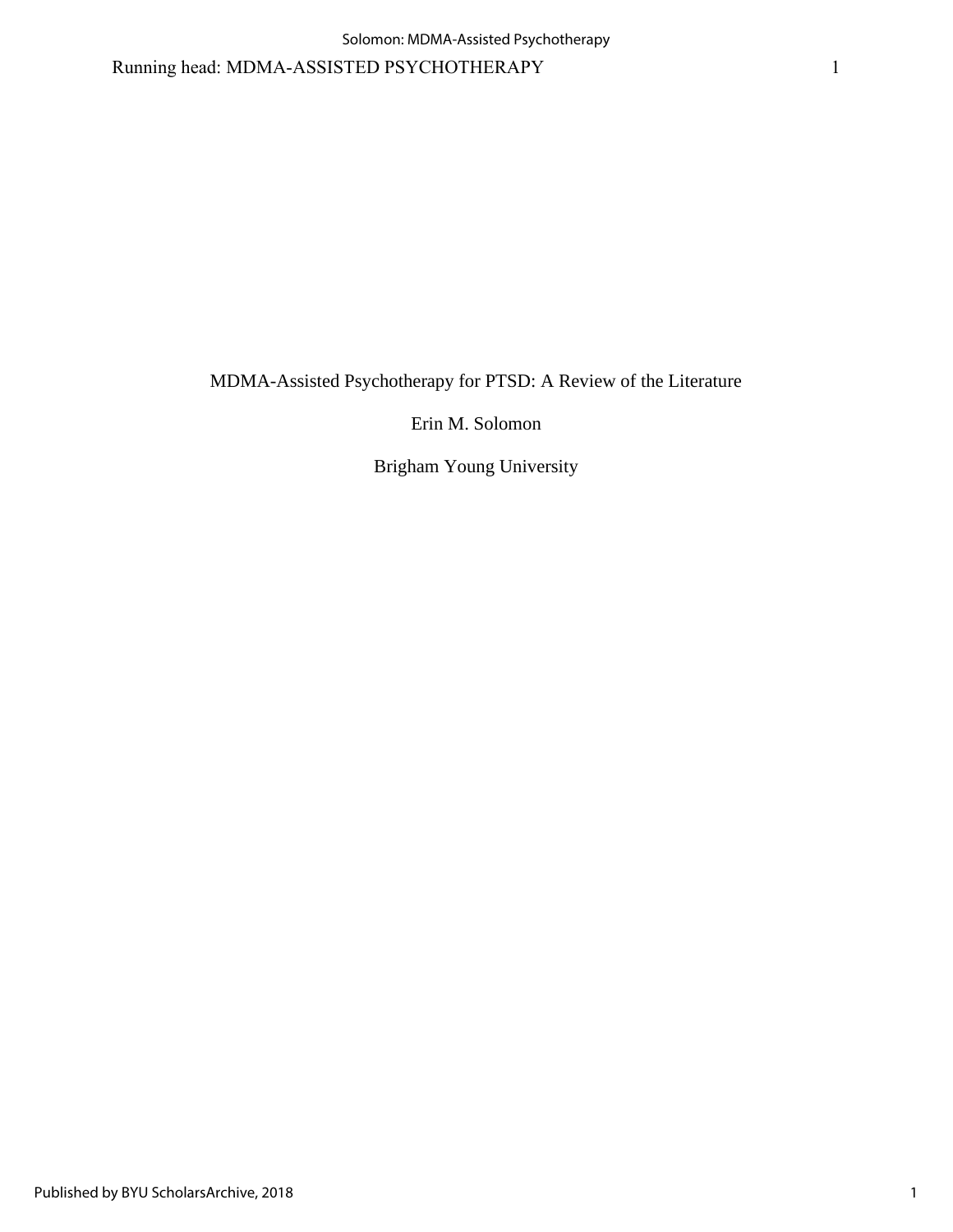#### **Abstract**

Many people suffer chroni, treatment-resistant posttraumatic stress disorder (PTSD). Some treatments, including exposure therapy, may not be effective for some people, and treatment dropout and suicidality are high among people for whom therapy is minimally effective. Thus, researchers are investigating 3,4-methylenedioxymethamphetamine (MDMA)-assisted psychotherapy as a possible treatment for PTSD. MDMA has recently been studied in therapeutic contexts to find out whether its psychedelic effects can significantly benefit people with chronic, treatment-resistant PTSD. Several studies have indicated positive results—both short-term and long-term—following MDMA-assisted psychotherapy for people with PTSD. This review examines some of the published literature about MDMA-assisted psychotherapy, including a meta-analytic comparison of exposure therapy and MDMA-assisted psychotherapy as well as two clinical trials. Evidence present in this literature suggests that MDMA-assisted psychotherapy may reduce symptoms by improving patients' mood, promoting a strong therapeutic alliance, and catalyzing fear memory extinction. Although much more research is necessary to establish its efficacy and safety among a variety of populations, MDMA-assisted psychotherapy appears to be a viable treatment for some people with PTSD.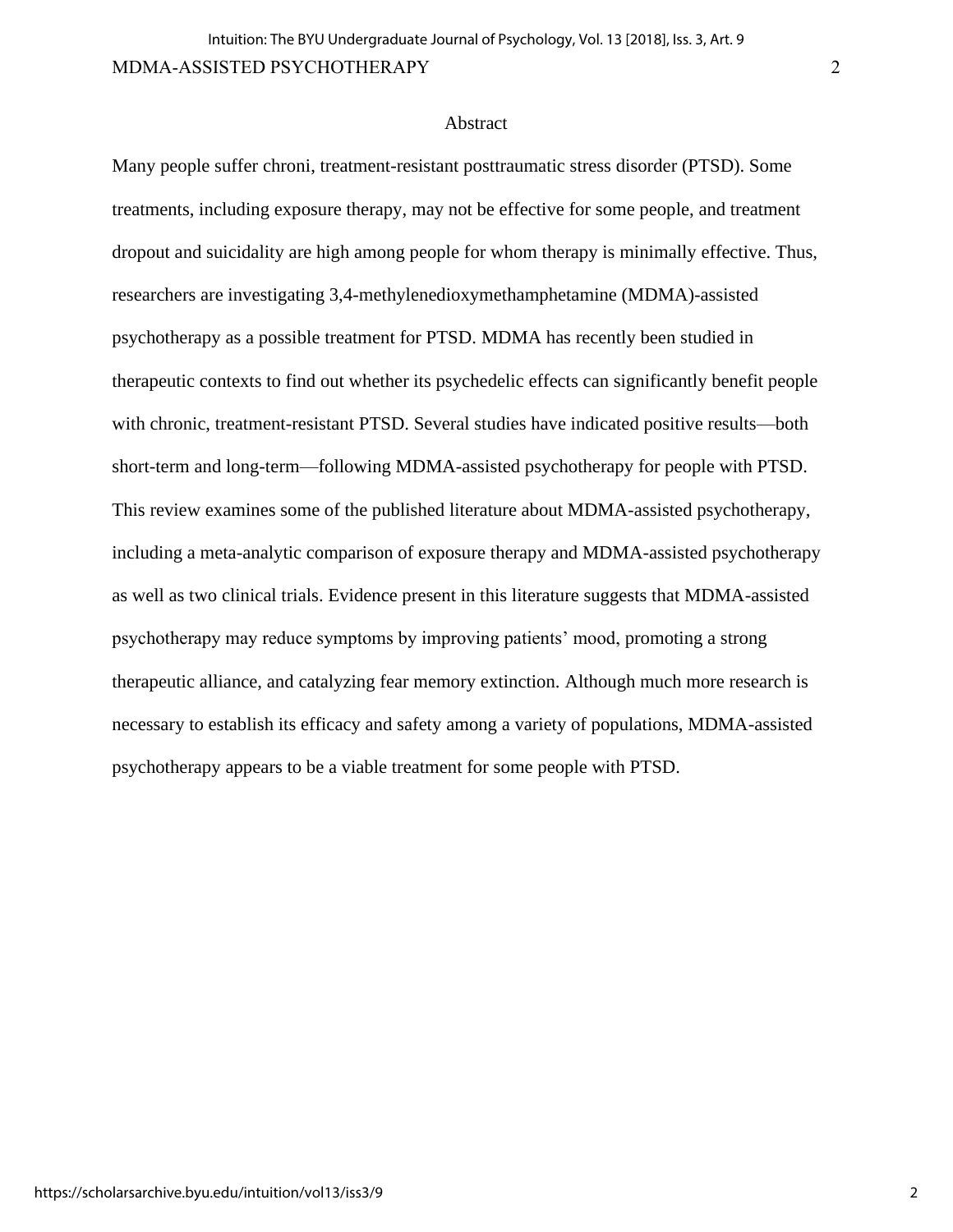MDMA-Assisted Psychotherapy for PTSD: A Review of the Literature

Effectiveness of psychotherapy, or non-pharmacological treatment for psychological distress and disorders, is contributed to by clients' openness with therapists, willingness to confront and examine discomfort, and competence in processing emotion (Cloitre, Stovall-McClough, Miranda, & Chemtob, 2004; Doukas, D'Andrea, Doran, & Pole, 2014). For some individuals, psychotherapy involves psychological arousal, such as nervousness in front of a therapist or intense emotion during a discussion about sensitive issues (Doukas et al., 2014; Eftekhari et al., 2013). For a subgroup of clients, however, arousal may rise to an uncomfortable level (Doukas et al., 2014). This kind of arousal—or anxiety—is a symptom of posttraumatic stress disorder (PTSD) and often leads clients to avoid the triggering thought or emotion, because sympathetic nervous system arousal may feel like panic (Amoroso & Workman, 2016). However, despite efforts to suppress triggering memories and feelings of anxiety, they may still often surface. Unpredictable bouts of anxiety can interrupt one's work performance, personal relationships, and ability to relax or feel safe. PTSD can be very disturbing, but treatment may help to relieve persistent and bothersome symptoms.

One of the most popular treatments for PTSD is exposure therapy, in which a client recalls a trauma in a therapeutic setting (Amoroso & Workman, 2016; Oehen at al., 2013; Eftekhari et al., 2013). While recalling a traumatic experience in great detail, a client may consciously associate the safety and calm of the therapy setting with the memory. Over time, the traumatic memory loses some of its negative emotional energy (Dębiec, Bush, & LeDoux, 2011) and adopts the non-triggering feeling of a client's surroundings during recall (van den Hout, Eidhof, Verboom, Littel, & Engelhard, 2014). This phenomenon is called fear memory extinction (Dębiec et al., 2011; Young et al., 2017). Exposure therapy is effective for many people with

3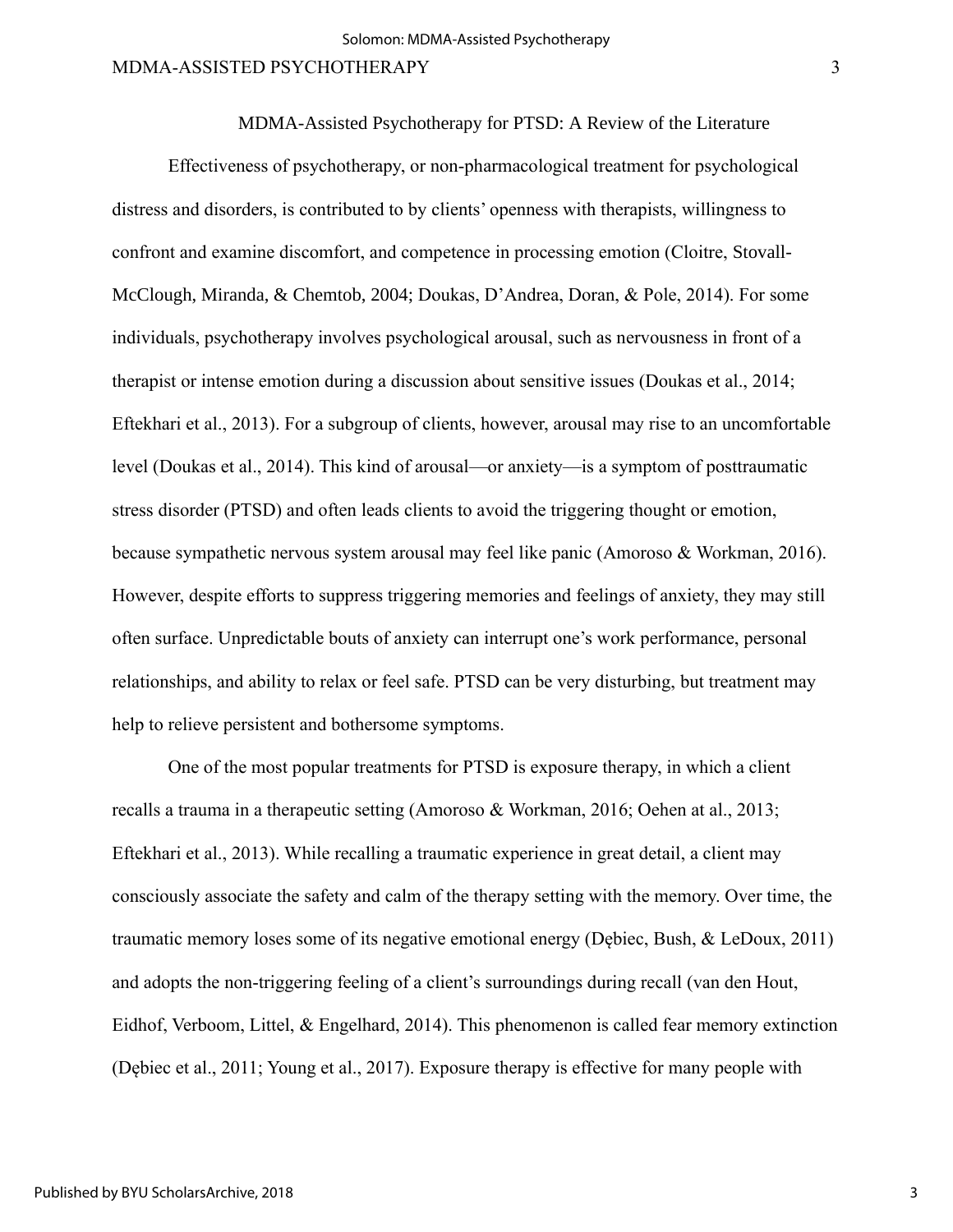PTSD but for not all; sometimes, recalling the trauma triggers such a high level of arousal that the arousal itself distracts from any intervention (Amoroso & Workman, 2016; Mithoefer et al., 2011).

Between the lower threshold, at which a client experiences manageable arousal, and the upper threshold, at which a client experiences heightened anxiety and distraction, is a level of emotional engagement that is favorable for processing emotion. This zone is called the window of tolerance or optimal arousal (Mithoefer, Wagner, Mithoefer, Jerome, & Doblin, 2011; Oehen, Traber, Widner, & Schnyder, 2013). People who suffer from trauma-related disorders such as PTSD often struggle to remain within this window of tolerance (Amoroso & Workman, 2016; Buoso, Doblin, Farré, Alcázar, Gómez-Jarabo, 2008; Mithoefer et al., 2011). Some clients may attempt to remain somewhat calm while processing triggering content, but if discomfort eventually overwhelms them, the experience may be more painful than helpful and lead to avoidance of the triggering content altogether (Amoroso & Workman, 2016; Eftekhari et al., 2013). This hyperarousal complicates the therapy process, because clients worry about accessing emotionally fraught memories and catapulting themselves into a state of high arousal in which they feel only fear (Amoroso & Workman, 2016; Buoso et al., 2008; Mithoefer et al., 2011). Although exposure therapy is intended to trigger some arousal, hyperarousal can interrupt the therapy process and trap clients in a cycle of avoidance.

The cycle of accessing emotionally charged content, experiencing arousal, and promptly practicing avoidance may render psychotherapy impossible, thus frustrating clients (Amoroso & Workman, 2016). This discomfort may lead some clients to quit treatment to avoid the experiences involved in treatment (Amoroso & Workman, 2016; Oehen et al., 2013; Cloitre et al., 2004; Eftekhari et al., 2013). In other cases, even clients who keep seeking treatment avoid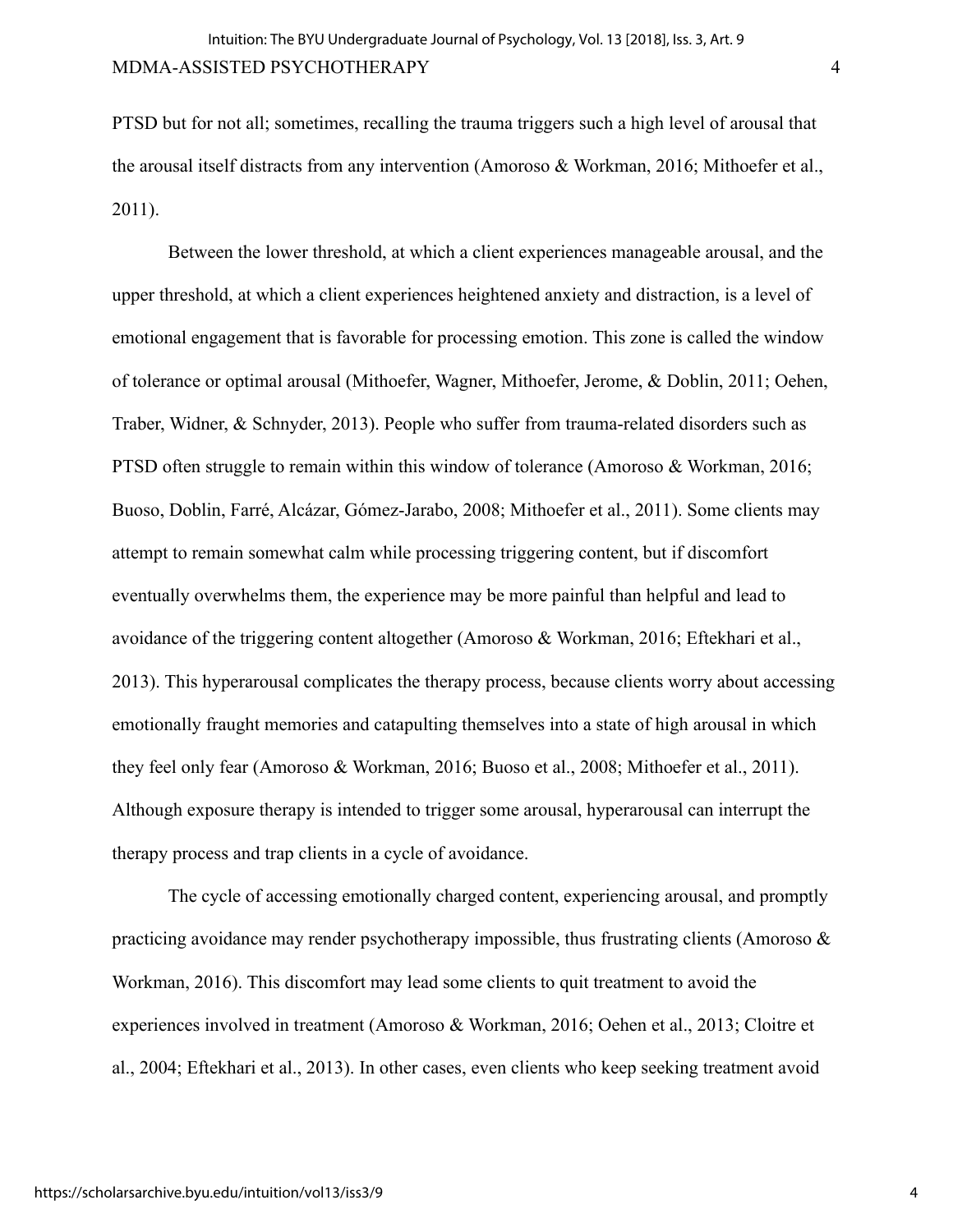disclosing personal memories, thoughts, and feelings (Amoroso, 2015; Amoroso & Workman, 2016; Oehen et al., 2013; Corey, Pisano, & Halpern, 2016). These factors contribute to the prevalence of chronic, treatment-resistant PTSD (Buoso et al., 2008; Oehen et al., 2013).

One possible augmentation to assist with the difficulties that can accompany exposure therapy for people with PTSD is 3,4-methylenedioxymethamphetamine (MDMA). MDMA is a Schedule I psychedelic that can produces feelings of empathy, intimacy, affection, and trust (Hysek et al., 2014; Wardle & de Wit, 2014). The unique effects of MDMA can lift a user's mood by boosting the positive impact of positive facial expressions and memories while simultaneously softening the negative impact of negative facial expressions and memories (Carhart-Harris et al., 2014; Wardle & de Wit, 2014). Recalling emotional memories while under the comforting influence of MDMA weakens the memory's power to induce fear (Buoso et al., 2008; Carhart-Harris et al., 2014; Mithoefer et al., 2011; Oehen et al., 2013). In addition, MDMA can strengthen interpersonal relationships, including the alliance between therapist and client (Corey et al., 2016; Hysek et al., 2014; Wardle & de Wit, 2014). Feeling less afraid and close to one's therapist primes a client for reprocessing traumatic memories (Bouso et al., 2008; Mithoefer et al., 2011). Thus, MDMA-assisted psychotherapy may promote especially effective and durable fear memory extinction in exposure therapy, and the potential risks have thus far not outweighed the associated benefits (Carhart-Harris et al., 2014; Mithoefer et al., 2011; Mithoefer et al., 2013). The effects of MDMA distinguish it as a potentially efficacious drug adjunct for psychotherapy, especially in the treatment of PTSD.

MDMA has recently been studied in therapeutic contexts to find out whether its effects can significantly benefit people with chronic, treatment-resistant PTSD. Several studies have indicated positive results—both short-term and long-term—following MDMA-assisted

5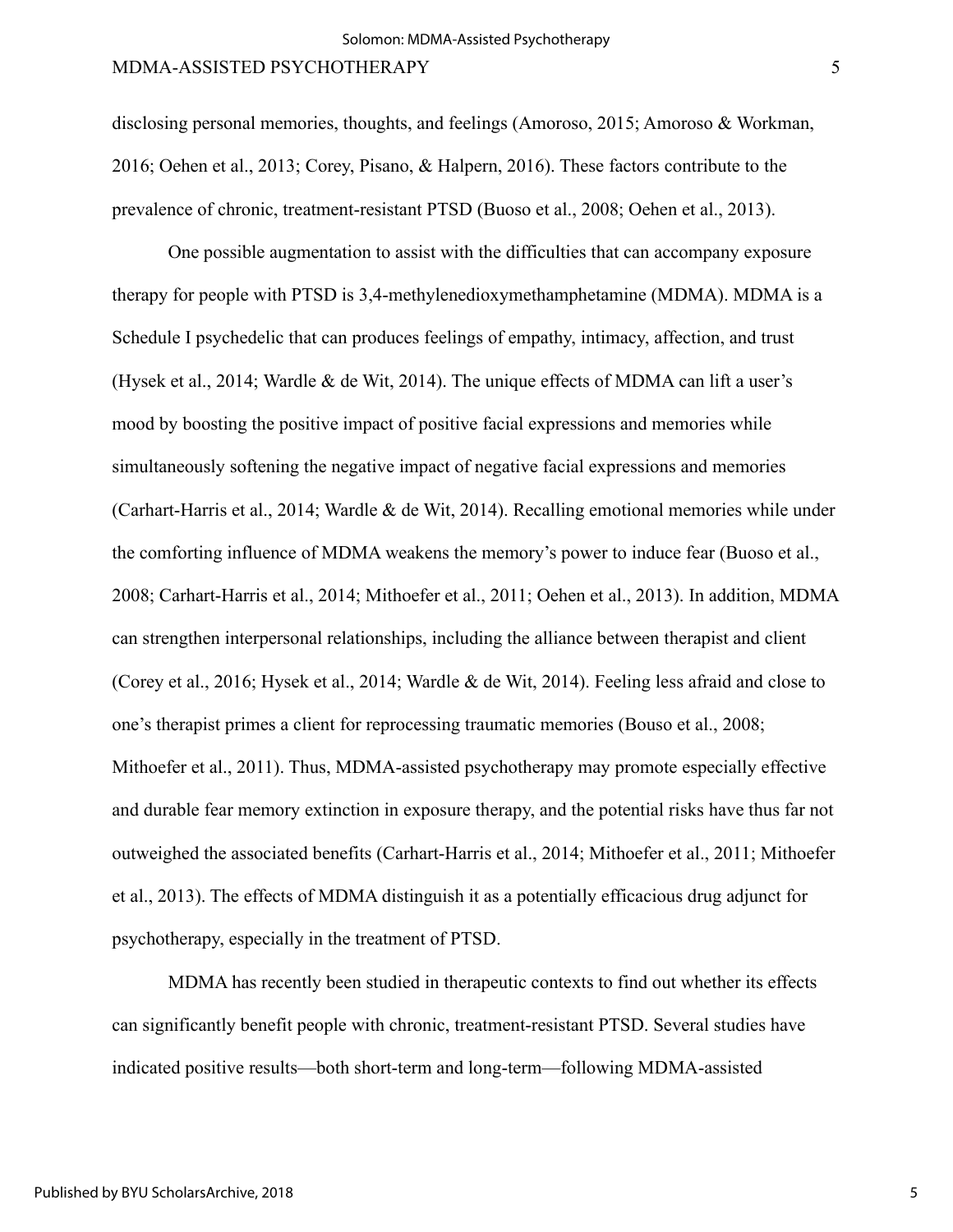psychotherapy for people with PTSD (Buoso et al., 2008; Carhart-Harris et al., 2014; Corey et al., 2016; Mithoefer et al., 2011; Mithoefer et al., 2013). The relatively high prevalence of PTSD, especially among soldiers (Amoroso & Workman, 2016; Mithoefer et al., 2011), can be associated with difficulties in maintaining employment, resisting substance abuse, and managing one or more debilitating psychological or medical disorders. More efficient and effective treatment will serve many people, both those who suffer from the disorder and the people surrounding them. However, partly due to abuse of MDMA among recreational users, concerns about post-treatment substance abuse exist. Some researchers have warned against exposing clients to MDMA, citing effects of long-term drug abuse such as aggressive behavior and depression (Parrott, 2014; Reid, Elifson, & Sterk, 2007). Indeed, MDMA brings powerful positive feelings but may also bring some potential negative effects, including acute physiological reactions (nausea, numbness, dizziness, headache, fatigue, sweating, decreased appetite) and some neurocognitive effects (disturbed sleep, higher-order cognition, memory, confusion, depressive thoughts) (Thal & Lommen, 2018). The difference between harmful and helpful effects of the drug appears to lie in controlled dosage and pairing of drug use with psychotherapy (Bouso et al., 2008; Mithoefer et al., 2011). Although recreational abuse of MDMA can have adverse effects, limited and carefully administered doses of MDMA in conjunction with psychotherapy may benefit people with chronic and treatment-resistant PTSD because it improves mood, strengthens the therapeutic alliance, and facilitates fear memory extinction. This review on MDMA-assisted psychotherapy will provide an overview of some challenges in psychotherapy for PTSD, including the debilitating mood symptoms of PTSD, challenges in forming an effective therapeutic alliance, and interruptions in fear memory extinction caused by hyperarousal. Finally, this review will consider points against MDMA-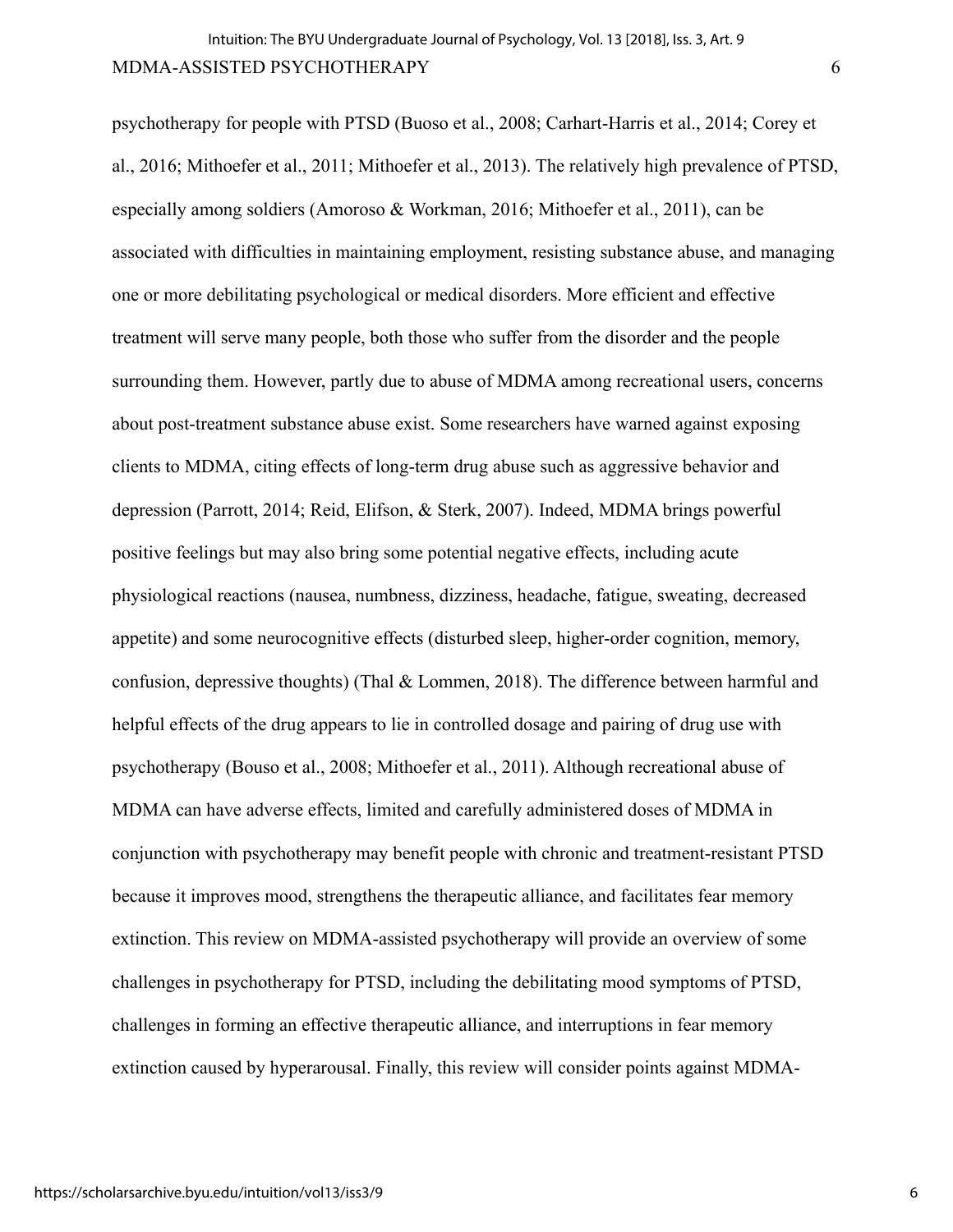assisted psychotherapy's suitability as a solution to the aforementioned difficulties.

#### **Mood Symptoms of PTSD**

One pervasive and painful aspect of PTSD is a cycle of fear and anxiety, in which people with PTSD experience flashbacks and nightmares punctuated by extreme anxiety at the prospect of another episode (Amoroso & Workman, 2016; Mithoefer et al., 2011; Oehen et al., 2013; Wicking et al., 2016). In the absence of fear and anxiety, many people with PTSD experience emotional numbing (Amoroso, 2015; Mithoefer et al., 2011; Oehen at al., 2013; Wicking et al., 2016). This pattern can seem inescapable and can lead to persistent depression (Eftekhari et al., 2013). In fact, many clients with PTSD wait to seek treatment until it is clear that their symptoms are persistent and disruptive (Giummarra, Lennox, Dali, Costa, & Gabbe, 2018). PTSD symptomatology is associated with high rates of functional impairment and disability, such as paralyzing fear, distracting paranoia, pervasive suicide ideation, and varied comorbid medical complications (Eftekhari et al., 2013; Mithoefer et al., 2011; Oehen et al., 2013). Furthermore, the most effective and commonly practiced psychotherapies—such as prolonged exposure therapy, Eye Movement Desensitization and Reprocessing (EMDR), cognitive or cognitivebehavioral therapy, relaxation training, and stress inoculation—can be emotionally exhausting (Amoroso, 2015; Mithoefer et al., 2011; Oehen et al., 2013). Associating the therapy process with a negative feeling—like the anxiety, fear, and helplessness involved in many traumatic memories or embarrassment or shame for seeking help—may lead some clients to discontinue treatment and suffer chronic PTSD (Amoroso & Workman, 2016; Cloitre at al., 2004; Oehen et al., 2013; Eftekhari et al., 2013; Lancaster, Teeters, Gros, & Back, 2016). Even when clients do attend therapy, they may feel distressed by the very exposure that should help them, and they often struggle to engage effectively (Eftekhari et al., 2013; Mithoefer et al., 2011). Thus, the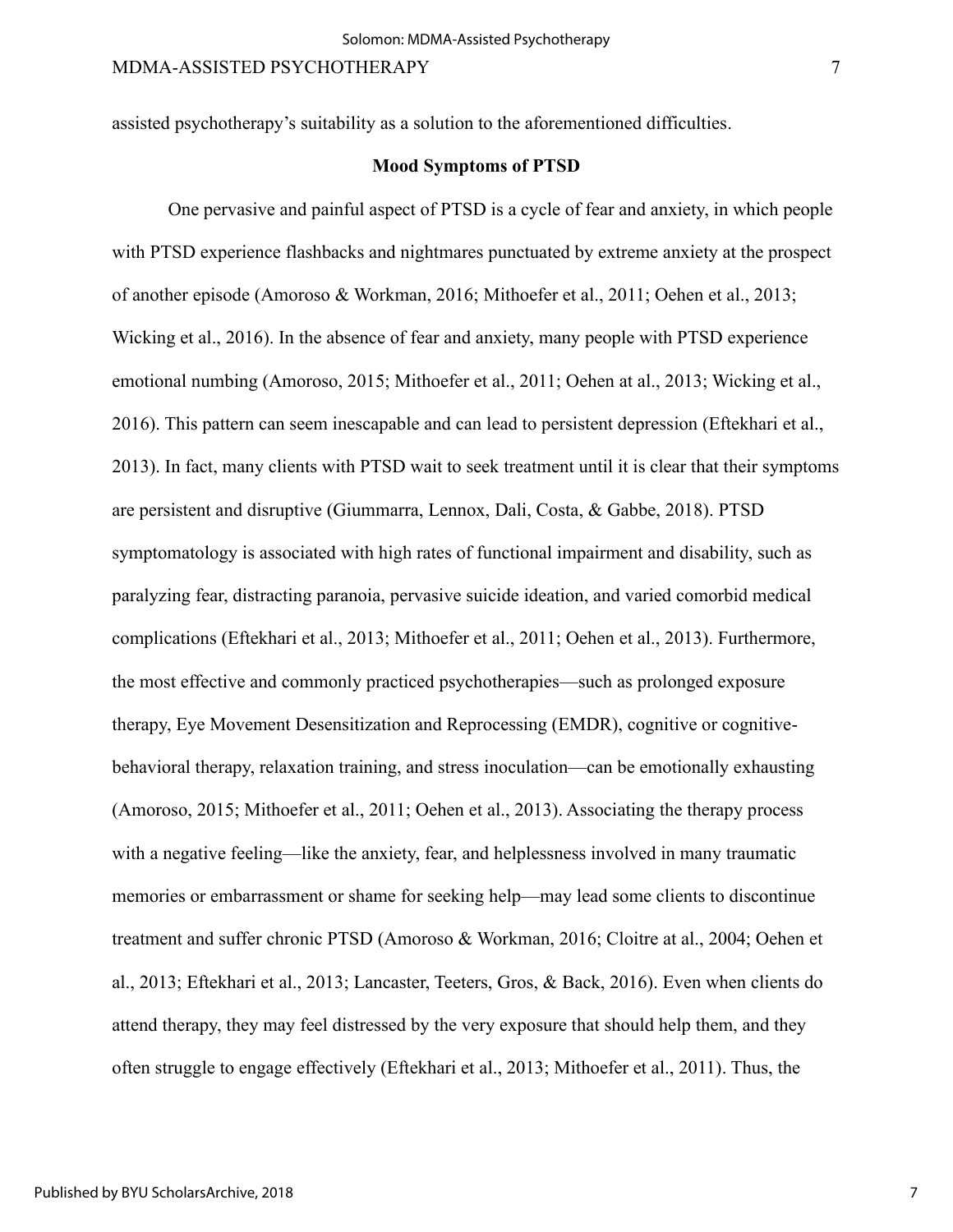persistent poor mood associated with PTSD not only disables victims in their everyday lives but stands as an obstacle to effective psychotherapy.

MDMA offers hope in dealing with two issues: resistance and hyperarousal during the therapy process as well as poor mood and therapy-related anxiety outside of therapy sessions (Amoroso & Workman, 2016; Hysek et al., 2014; Mithoefer et al., 2011; Oehen et al., 2013; Wardle & de Wit, 2014). Adding the drug to psychotherapy blunts arousal and allows clients to explore their traumatic memories in greater breadth and depth (Carhart-Harris et al., 2014; Wardle & de Wit, 2014). The amphetamine-like effects of MDMA also allow a client to continue the therapy process for longer than he or she could normally tolerate it (Amoroso, 2015). After taking MDMA, study participants can react more quickly to positive stimuli and less quickly to negative stimuli, suggesting a higher tolerance for processing difficult content in therapy (Wardle & de Wit, 2014). Clients experience a calm, relaxed mood under MDMA, and this mood may enhance the process of exposure therapy by producing and maintaining positive emotions in moments when a client usually experiences anxiety (Hysek et al., 2014; Reid et al., 2007; Wardle & de Wit, 2014). Clinical trials have tested the effects of MDMA in the therapeutic setting (Mithoefer et al., 2011; Oehen et al., 2013) and have found that the drug seems to encourage openness and self-disclosure, operationalized as patterns of speech that consider one's selfconcept, emotions, and experiences (Carhart-Harris et al., 2014; Corey et al., 2016; Hysek et al., 2014; Wardle & de Wit, 2014). These results suggest that MDMA dampens hyperarousal and resistance in psychotherapy clients, especially those with otherwise treatment-resistant symptoms. These effects allow for progress in treatment. A positive treatment experience may offer hope to clients whose lives were previously dominated by despair and may encourage them to return for future treatment (Amoroso & Workman, 2016). Therefore, MDMA facilitates

8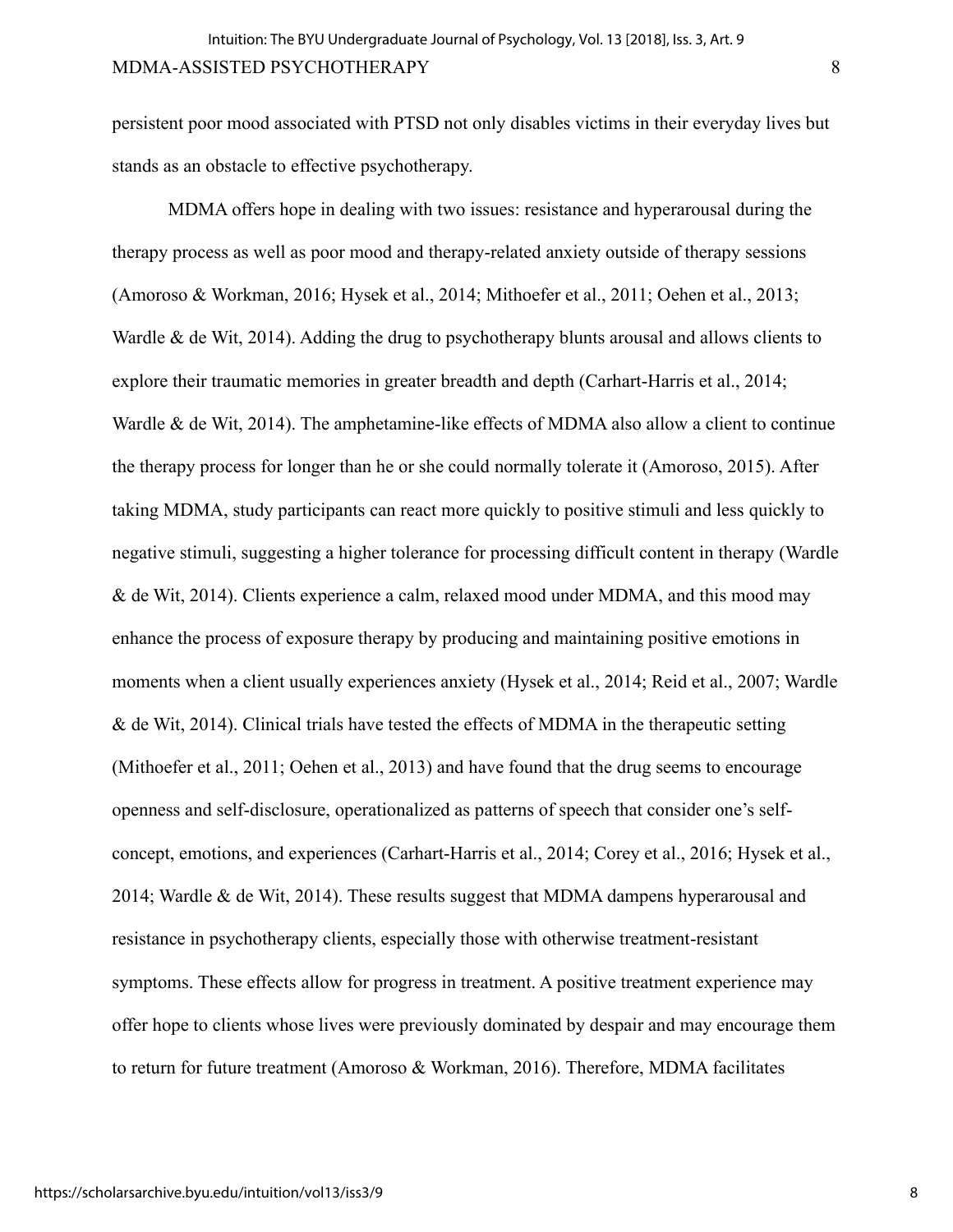healing, which may increase treatment effectiveness as well as clients' willingness and ability to engage with treatment.

#### **Challenges in Forming the Therapeutic Alliance**

The therapeutic alliance, or the cooperative relationship between therapist and client, is important to the quality and success of treatment. Intuitively, a good interpersonal relationship eases the flow of trust and information. Studies have consistently found a small relationship between therapeutic alliance and treatment outcome (Doukas et al., 2014). For people with PTSD, the strength of the therapeutic alliance is one predictor of successful treatment (Cloitre et al., 2004). However, a strong therapeutic alliance is not just a precursor for good treatment but is actually an important part of treatment (Amoroso & Workman, 2016). Since reliving trauma, avoiding triggers, and experiencing hyperarousal may interfere with the personal and professional relationships of people with PTSD, treatment for PTSD may include developing a reliable network of social support; the therapeutic alliance can be a model for supportive, open, and accepting interpersonal relationships (Amoroso, 2015; Charuvastra & Cloitre, 2008; Eftekhari et al., 2013; Mithoefer et al., 2011). MDMA's strong prosocial and feel-good effects may contribute to an especially strong interpersonal bond and trust between client and therapist (Corey et al., 2016; Hysek et al., 2014; Wardle & de Wit, 2014). This interpersonal trust between client and therapist may lead to clients' openness, and those two qualities contribute to a strong therapeutic alliance and effective psychotherapy (Charuvastra & Cloitre, 2008; Corey et al., 2016; Oehen et al., 2013; Wardle & de Wit, 2014). A drug such as MDMA that helps clients connect with therapists may make therapy more effective.

## **Trust**

Many people who suffer from PTSD struggle to form trust in interpersonal relationships (Amoroso & Workman, 2016; Charuvastra & Cloitre, 2008; Doukas et al., 2014). Often, this

9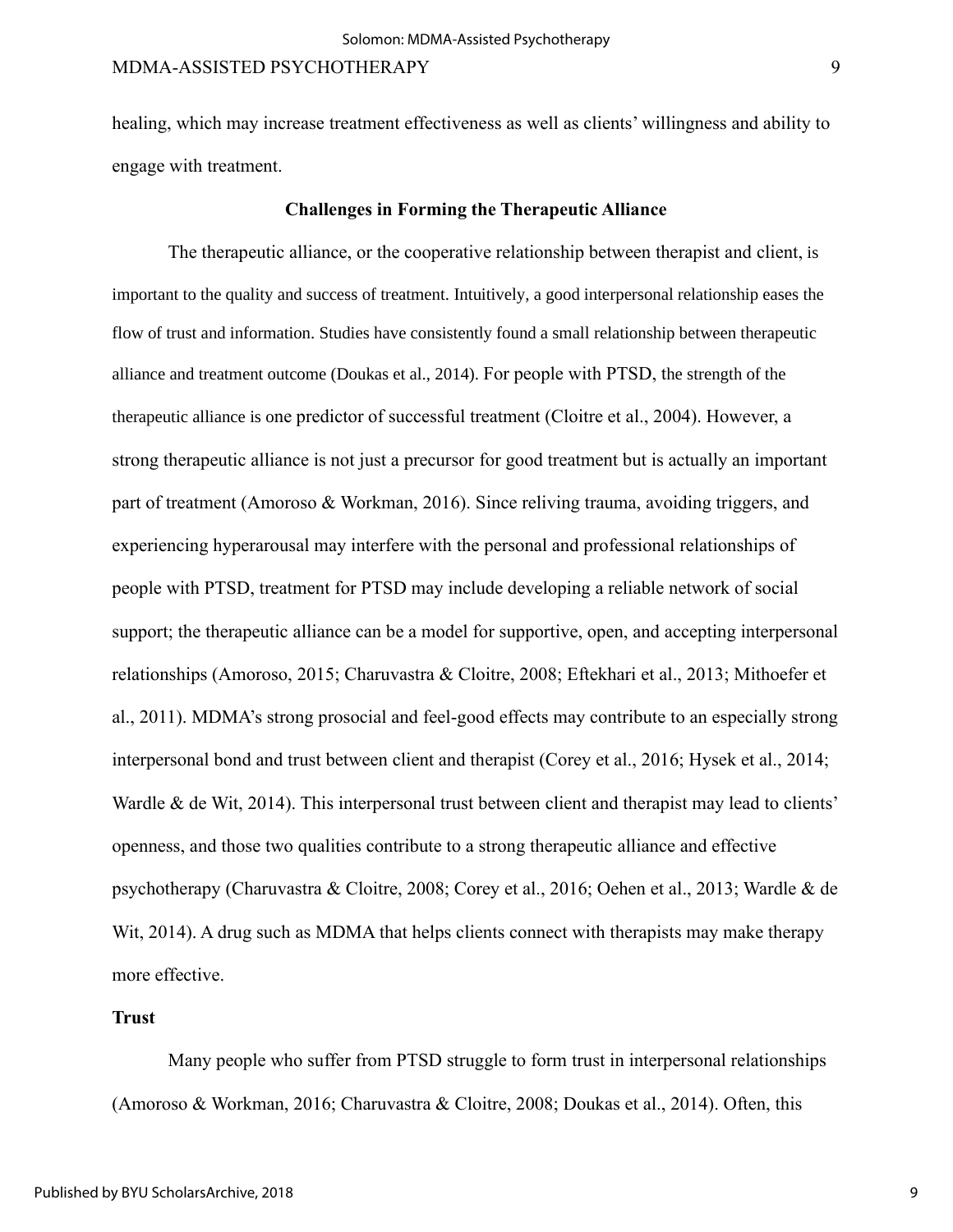difficulty has roots in the type of trauma experienced. Charuvastra and Cloitre (2008) note that PTSD may be more likely to develop or become severe in a person who has suffered trauma at the hands of another person rather than an accidental event. Data from the National Comorbidity Survey show that both men and women most often report a human-initiated action—such as sexual assault, childhood neglect, abuse, or threat of injury with a weapon—as their most distressing trauma (Charuvastra & Cloitre, 2008). Thus, the nature of a client's trauma may diminish the trust he or she places in other people, including his or her therapist, who may be a figure of authority or power in the client's perspective (Charuvastra & Cloitre, 2008; Doukas et al., 2014). In addition, someone who suffers from PTSD may try several types of therapy and medications without experiencing significant relief (Oehen et al., 2013). Repeated failure of treatment may lead a client to feel discouraged and hopeless, as evidenced by high treatment dropout and suicidality rates among people with chronic and treatment-resistant PTSD (Amoroso, 2015; Amoroso & Workman, 2016; Mithoefer et al., 2011; Oehen et al., 2013). Thus, some people with PTSD may not believe that the therapy process or therapist can help them.

MDMA may help clients feel trust not only for their therapists but also for the therapy process. Wardle and de Wit (2014) observed that people who take MDMA before social interaction feel more comfortable with and understood by their partners. In their study, after a brief semi-structured social interaction, participants rated the regard, empathy, and congruence that they experienced. MDMA users reported a perception that their conversation partners had higher regard and empathy for them. Oehen, Traber, Widner, and Schnyder (2013) reported a decrease in defensiveness and isolation with an increase in empathy, openness, trust, and connection during MDMA-assisted psychotherapy. These temporary but pronounced changes in affect demonstrate interpersonal trust as a result of MDMA (Hysek et al., 2014; Mithoefer et al.,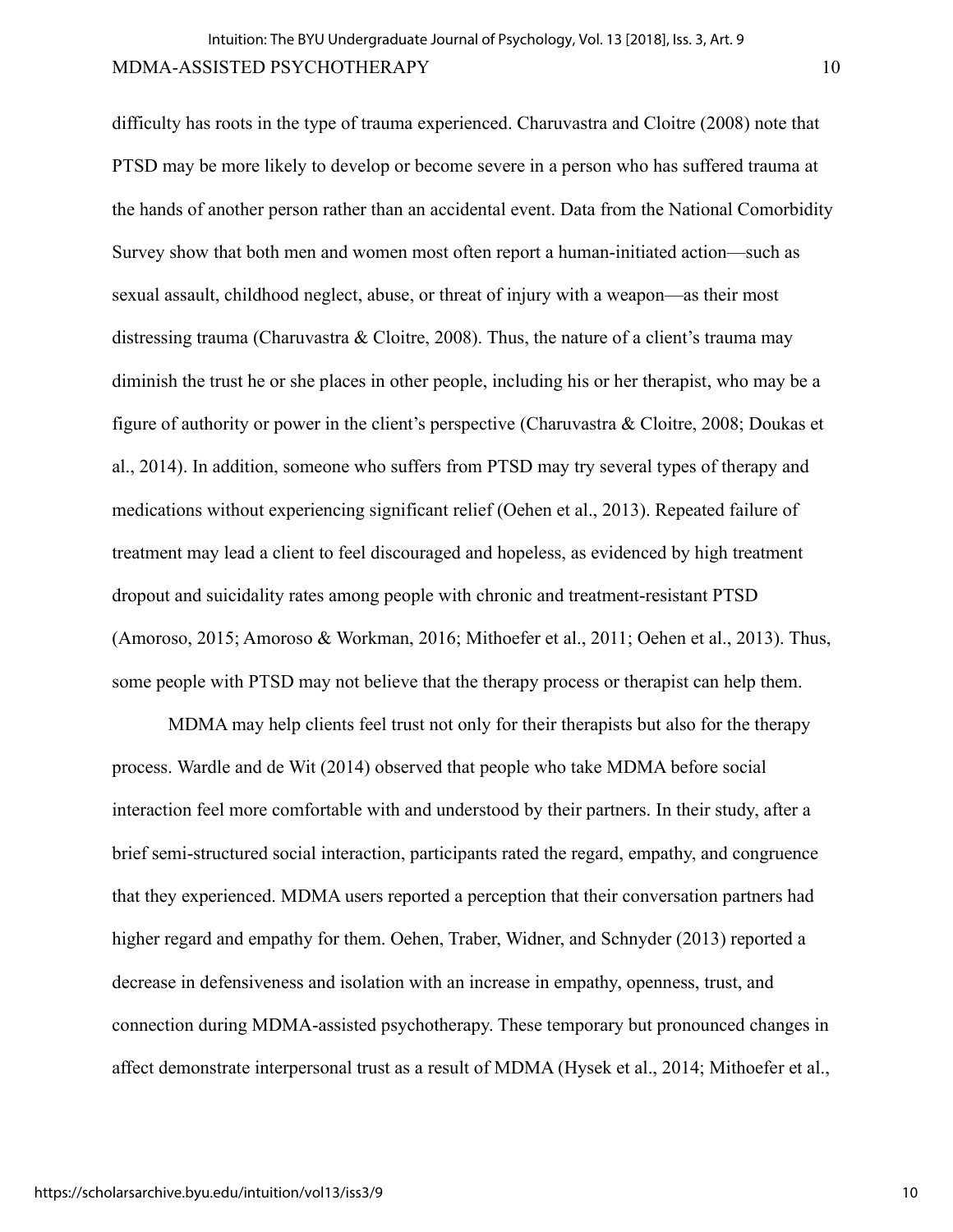2013; Oehen et al., 2013; Wardle & de Wit, 2014). Feeling relaxed, heard, and connected encourages clients to engage with their therapists, which in turn leads clients to feel relaxed, heard, and connected. Meaningful interaction between clients and therapists build strong therapeutic alliances, which sharply increases the likelihood of a positive therapy outcome.

Trust between client and therapist in MDMA-assisted psychotherapy may make it more effective and increase treatment adherence (Doukas et al., 2014). Although this is true for any type of therapy, MDMA's unique combination of increased serotonin and oxytocin (Mithoefer et al., 2013; Wardle & de Wit, 2014) recommend MDMA as an effective and immediate way to bolster trust in the therapy process and the therapist (Corey et al., 2016; Oehen et al., 2013). MDMA in conjunction with psychotherapy may provide hope for future positive relationships and relief from discouragement in pursuing therapy (Charuvastra & Cloitre, 2008). One of MDMA's most important effects in the therapeutic setting is increased trust in the therapist and in the therapy process itself. Trust allows clients to open up, find acceptance, and experience healing.

#### **Openness**

Just as MDMA may increase trust between client and therapist, it may also increase clients' openness—or willingness to access and discuss vulnerable memories and feelings—in therapy sessions. Some of the studies reviewed here have noted a change in clients' speech patterns after administration of MDMA (Corey et al., 2016; Wardle & de Wit, 2014). Clients who take MDMA before a therapy session use positive words more often (Wardle & de Wit, 2014) and speak more about their sense of self, others' emotions, and physical touch during the session (Corey et al., 2016). Changes in what a client says in therapy signal increased openness, which can lead to more effective treatment by allowing clients and therapists to identify, discuss, and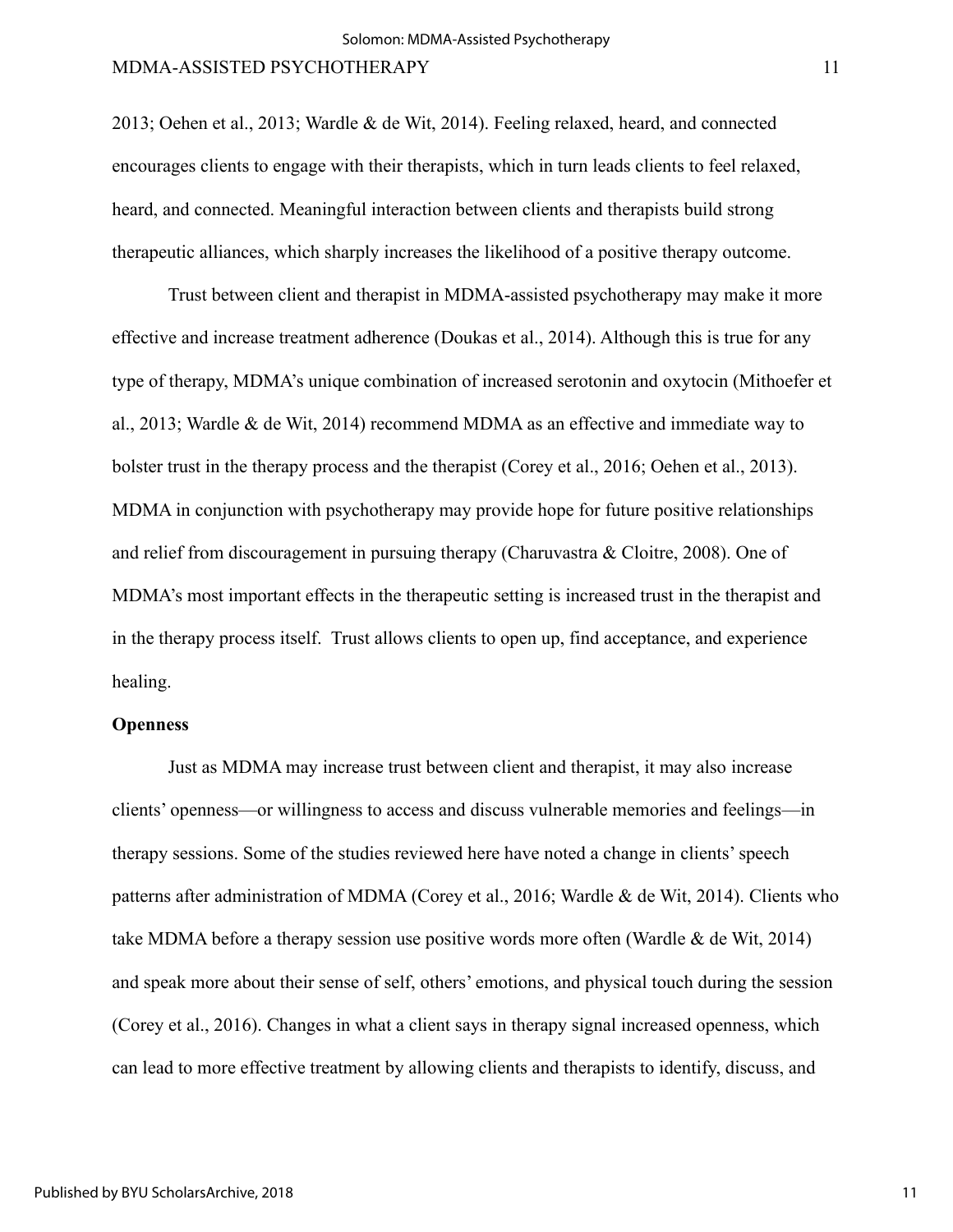resolve significant problems that might otherwise remain hidden (Corey et al., 2016; Mithoefer et al., 2011; Oehen et al., 2013). Indeed, Corey, Pisano, and Halpern (2016) reported a correlation between the frequency of such positive, prosocial, and self-reflective speech and improvement of symptoms. Patterns of speech reveal that clients experience less resistance and more tolerance for vulnerability during MDMA-assisted sessions.

In addition, some researchers have recognized a relationship between low Openness (O) and high Neuroticism (N), as defined by the NEO Personality Inventory, and PTSD symptoms and/or PTSD diagnosis (Wagner et al., 2017), suggesting that innate personality traits may either contribute to or be affected by the development of PTSD. High N may manifest as a tendency toward above-average anxiety, guilt, anger, envy, and dysphoria. Low O may manifest as traditional, pragmatic, or rigid patterns of thought or behavior, whereas high O often correlates with sensitivity to the inner feelings of oneself and others, as well as a disposition to selfexamination (Wagner et al., 2017). Obviously, a constellation of low N and high O seems most helpful for the treatment of any psychological disorder, not just PTSD. Therefore, MDMA's ability to achieve such a constellation can be a valuable contribution in drug-assisted therapy, especially in the treatment of PTSD. Wagner et al. (2017) found that MDMA-assisted psychotherapy correlated with greater reductions in PTSD symptoms and potential long-term reversal of low O score and high N score than in the placebo. This finding suggests that MDMAassisted psychotherapy not only encourages cooperation during the therapy process but may also contribute to enduring positive changes in personality.

#### **Interruptions in Fear Memory Extinction**

Fear memory extinction is the main function of exposure therapy for PTSD. The goal is to override a high arousal response to a traumatic or fearful memory by pairing that memory with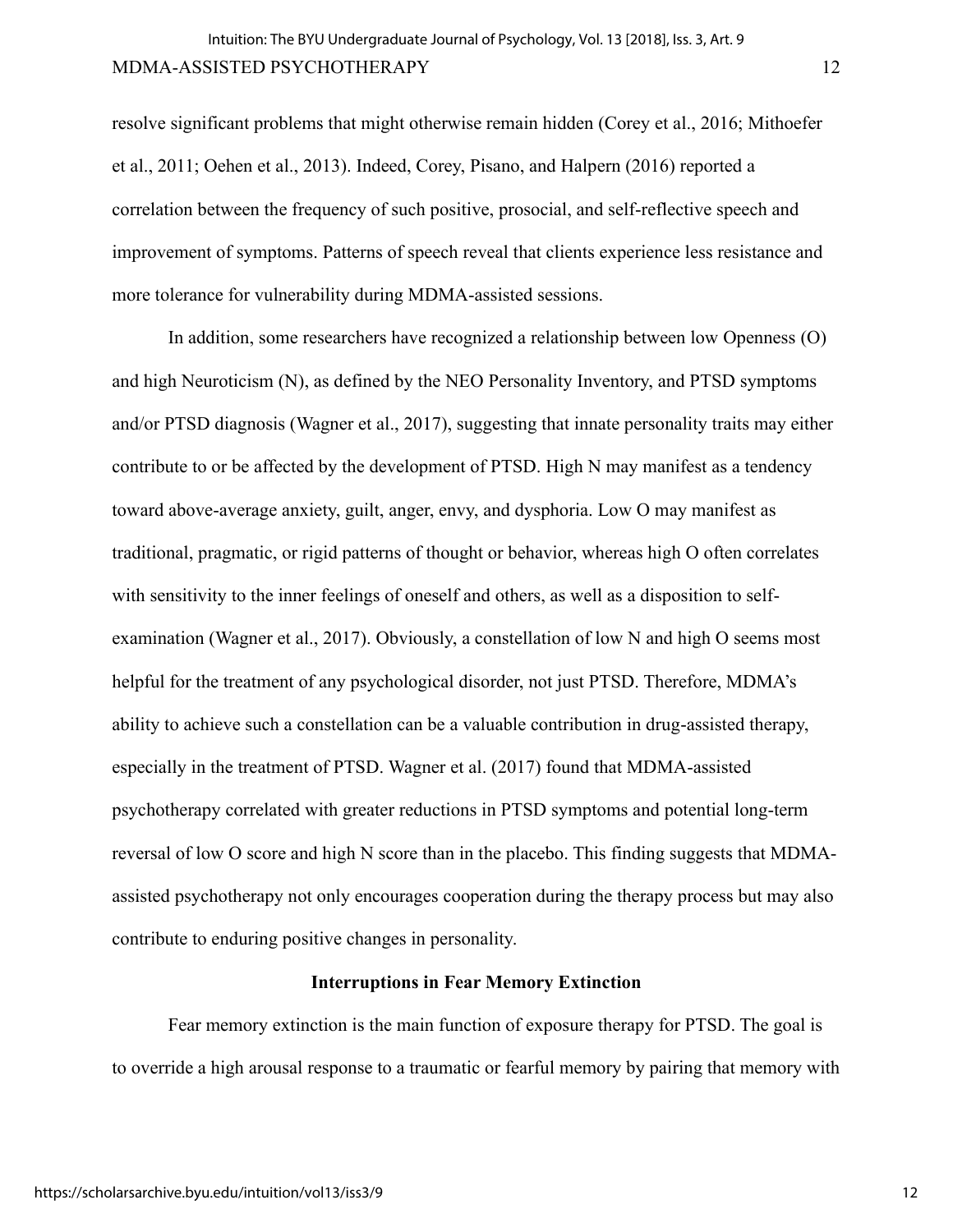a low arousal state. As previously discussed, MDMA's prosocial influence encourages clients to speak openly about their traumas (Buoso et al., 2008; Carhart-Harris et al., 2014; Corey et al., 2016; Hysek et al., 2014; Wardle & de Wit, 2014). After MDMA administration, clients may exhibit less avoidance of traumatic memories (Corey et al., 2016; Oehen et al., 2013). MDMA also tends to dampen arousal, so clients may experience exposure therapy with a wider window of tolerance (Mithoefer et al., 2011; Oehen et al., 2013). Oehen et al. (2013) noted that clients who took MDMA before psychotherapy were more willing to explore and dwell on traumatic memory. This same study also detailed increased client engagement with the experience and meaning of traumatic memory. In addition, clients show greater ability to recognize, feel, and accept feelings (Corey et al., 2016; Oehen et al., 2013). Thus, MDMA enhances fear memory extinction by increasing access to emotional memories and allowing undisturbed memory recall while keeping the client in a low arousal state (Buoso et al., 2008; Carhart-Harris et al., 2014; Corey et al., 2016; Mithoefer et al., 2013; Oehen et al., 2013; Wardle & de Wit, 2014). MDMAassisted psychotherapy exhibits superiority to unassisted exposure therapy in increased selfdisclosure and heightened tolerance (Mithoefer et al., 2011; Oehen et al., 2013). MDMA beautifully combines arousal management with introspection to enable clients to process and learn from their traumatic memories.

A theoretical benefit of MDMA is enhanced recall for clients (Carhart-Harris et al., 2014; Corey et al., 2016; Mithoefer et al., 2011; Oehen et al., 2013). Memory recall during exposure therapy may feel tedious and repetitive, if not overwhelming, but practicing fear memory extinction with a memory that feels as real as possible may be helpful for lessening the effects of certain PTSD symptoms, like flashbacks. MDMA helps clients immerse themselves deeply in traumatic memories (Amoroso, 2015; Amoroso & Workman, 2016; Carhart-Harris et al., 2014;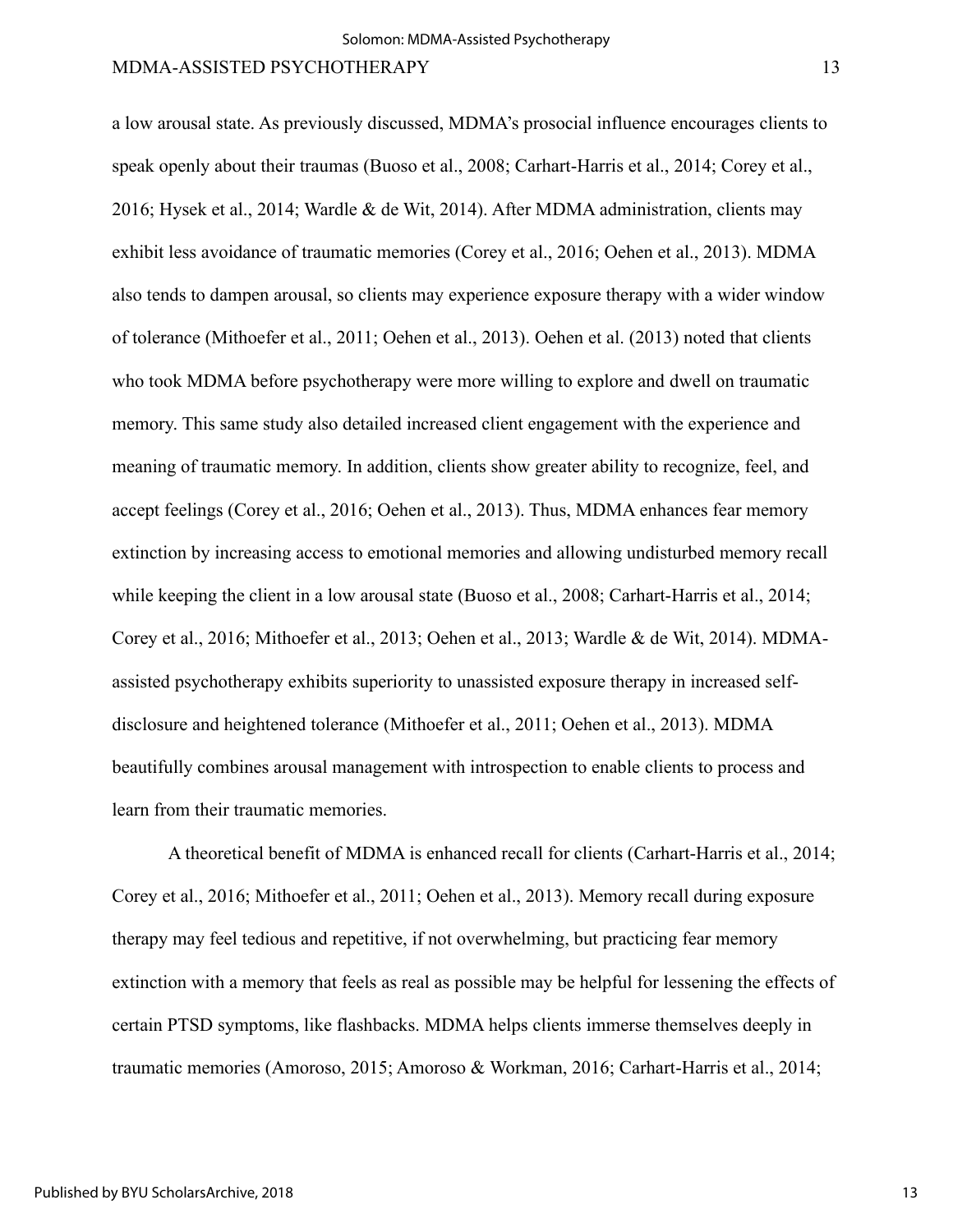Mithoefer et al., 2011; Oehen et al., 2016). Carhart-Harris et al. (2014) reported that MDMA affects the vividness, intensity, and emotional valence of autobiographical memories. Specifically, MDMA decreased the emotional impact of negative memories but maintained the intensity and vividness—that is, emotional potency was affected, but cognitive engagement was not (Carhart-Harris et al., 2014; Hysek et al., 2014). Wardle and de Wit (2014) found similar effects in another study of healthy participants. In contrast with other potential drug adjuncts to psychotherapy—including other stimulants and selective serotonin reuptake inhibitors (SSRIs)— MDMA increases the impact and frequency of positive emotion while having the opposite effect on negative emotion (Wardle & de Wit, 2014). This combination of effects matches the needs of clients with PTSD who undergo exposure therapy, allowing them to maintain focus on memory recall and explore traumatic memories without emotional or physiological hyperarousal.



*Figure 1 MDMA's psychological effects improve mood, strengthen the therapeutic alliance, and enhance fear memory extinction, leading to a positive experience for the client and to therapy that is more effective.*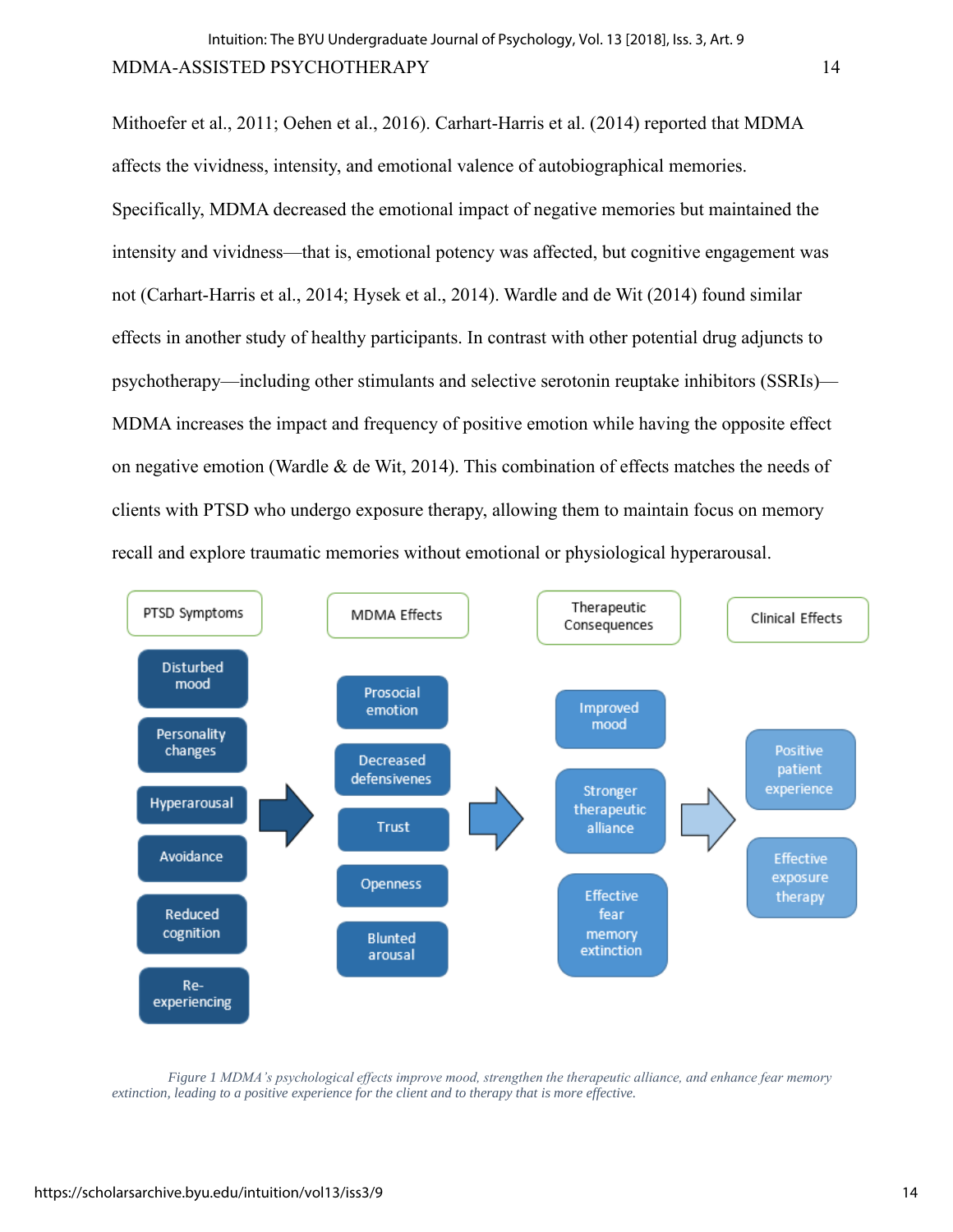From a neurobiological perspective, MDMA has effects that are antithetical to the activations associated with PTSD symptoms (Amoroso, 2015; Carhart-Harris et al., 2014; Milad et al., 2009; Mithoefer et al., 2011; Oehen et al., 2013; Wicking et al., 2016). In PTSD, physiological changes in the brain support the retention rather than extinction of a traumatic memory (Milad et al., 2009; Wicking et al., 2016). Brain imaging reveals patterns of activation and deactivation in certain brain regions when people with PTSD experience anxiety and fear associated with their traumatic memories: heightened activation in the amygdala, deactivation of the anterior cingulate cortex, and deactivation of the ventromedial prefrontal cortex (Amoroso, 2015; Carhart-Harris et al., 2014; Milad et al., 2009; Mithoefer et al., 2011; Oehen et al., 2013; Wicking et al., 2016). The hippocampus also seems to be implicated in emotion and memory (Amoroso, 2015; Carhart-Harris et al., 2014; Milad et al., 2009; Mithoefer et al., 2011; Oehen et al., 2013; Wicking et al., 2016). Some studies of PTSD symptoms describe decreased hippocampal volume and activity in clients with PTSD (Carhart-Harris et al., 2014; Mithoefer et al., 2011; Wicking et al., 2016). The brain activation patterns in people with PTSD make forgetting a traumatic memory and suppressing fear responses especially difficult.

Brain-imaging studies show that the opposite activations occur when people take MDMA (Amoroso, 2015; Carhart-Harris et al., 2014; Mithoefer et al., 2011; Wicking et al., 2016; Wardle & de Wit, 2014). Several studies found decreased activity in the amygdala and increased activity in the frontal cortex (Carhart-Harris et al., 2014; Hysek et al., 2014; Mithoefer et al., 2011). The same studies that found decreased hippocampal volume and activity in clients with PTSD also found increased hippocampal activity under MDMA (Carhart-Harris et al., 2014; Mithoefer et al., 2011; Wicking et al., 2016). In addition to these patterns of brain activation/deactivation, typical neurochemical reactions to MDMA may promote clients' comfort and openness.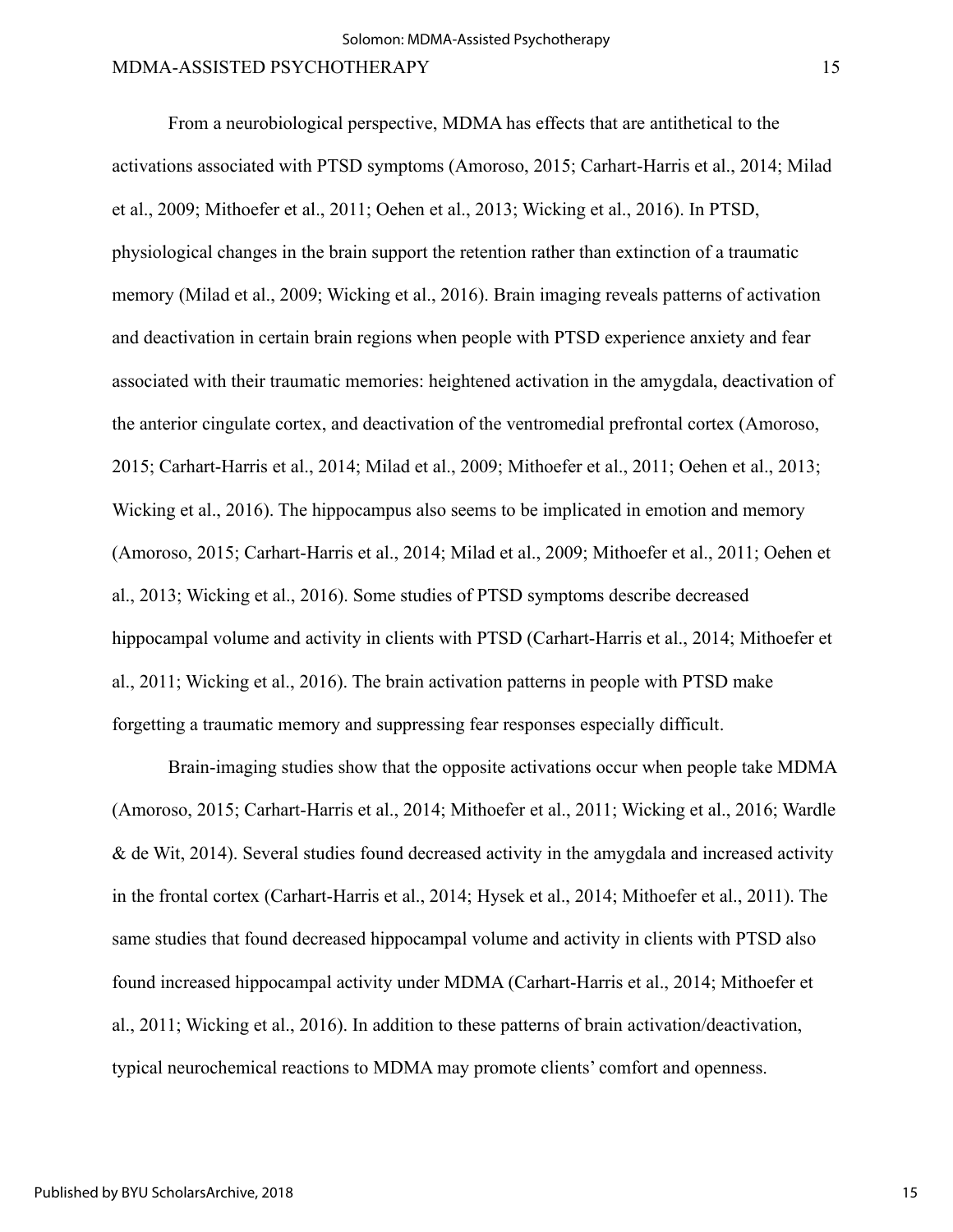Research suggests that neurotransmitters and hormones like serotonin, oxytocin, norepinephrine, and dopamine are likely implicated in the calming and prosocial effects of MDMA (Carhart-Harris et al., 2014; Hysek et al., 2014; Oehen et al., 2013; Young et al., 2017). Although other drugs may stimulate or deactivate certain regions of the brain implicated in PTSD, the constellation of activation/deactivation and neurochemical effects unique to MDMA distinguishes it as an especially fitting adjunct to exposure therapy for PTSD.

#### **Objections**

Some concerns about MDMA-assisted psychotherapy include the risk of acute physiological effects, subsequent abuse, aggressive behavior, misattribution of therapy gains to the drug, or relapse after experimental sessions (Parrott, 2014; Reid et al., 2007; Thal & Lommen, 2018). The physiological effects of MDMA are wide ranging. Because MDMA is a potent stimulant and acts on the central nervous system, users will experience an altered state no matter the context in which they take the drug. Indeed, some participants reported physiological effects associated with the drug, such as nausea, fatigue, decreased appetite, and others (Mithoefer et al., 2011). However, the placebo group reported many of the same symptoms. Thus, more research will need to examine the negative side effects of MDMA itself, independent of normal fluctuations in mood and energy levels and/or placebo effects. Furthermore, MDMA's physiological effects can be managed by creating a treatment paradigm that allows for extended pre- and post-treatment observation by medical staff.

One of the psychological symptoms reported by participants who received MDMAassisted psychotherapy for PTSD was anxiety. This raises an interesting question about the potential dangers of MDMA. Stimulants like MDMA seem to come with both a high and a subsequent low. That low can be controlled by limiting the dosage and controlling the setting, but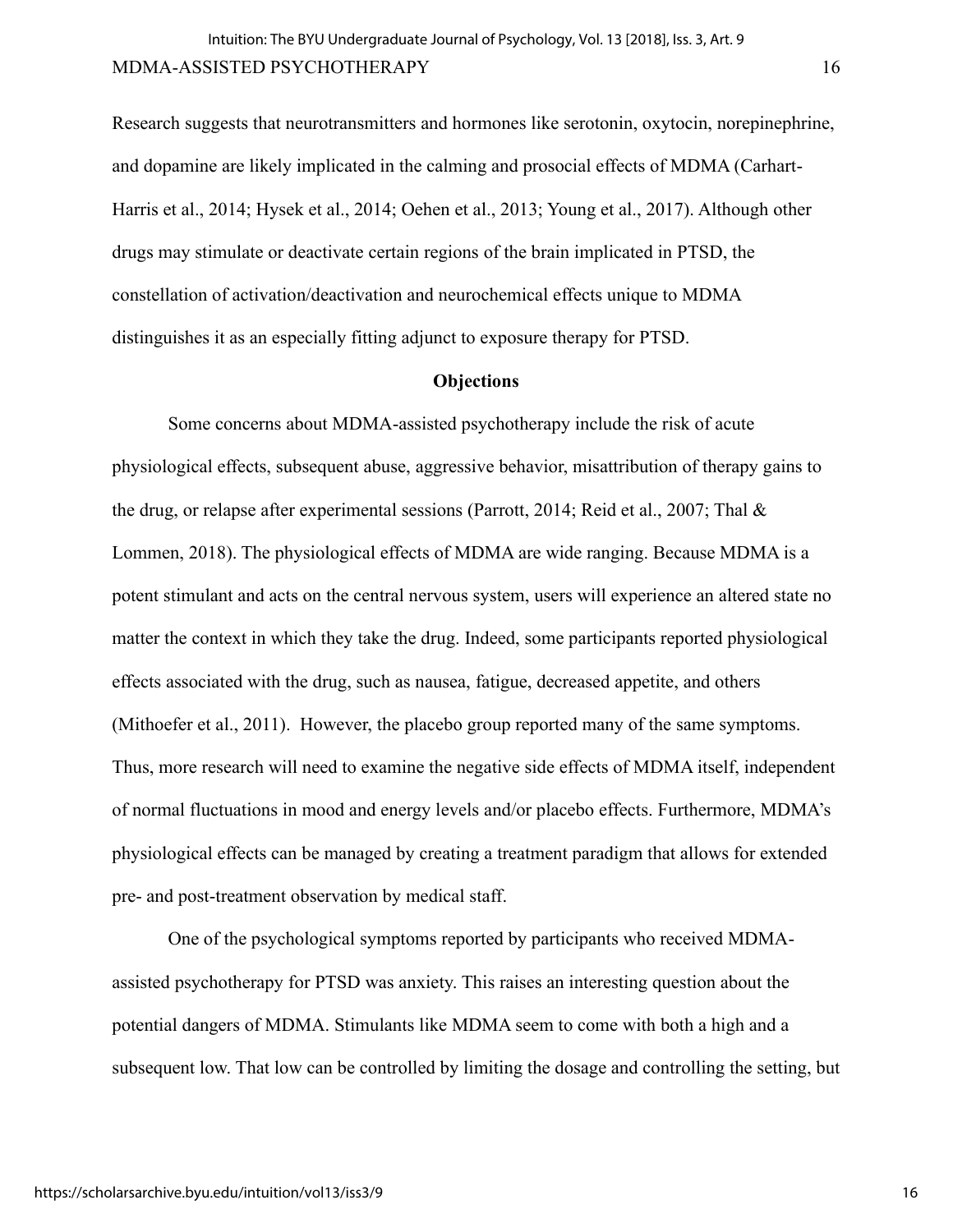a client may still report a lower mood or more anxiety after treatment, even if those symptoms are only experienced in comparison with the drug state. However, this question requires much more research, because psychological distress is inherent in studies of MDMA for PTSD. On the severe end of psychological distress, MDMA has not been associated with suicidality, unlike one drug (paroxetine) currently used in the treatment of PTSD (Thal & Lommen, 2018). These considerations show that there is potential for negative side effects from administering MDMA to clients, but more research into the origin, control, treatment, and avoidance of the side effects might assuage concerns about dangers to physical and mental health.

Many people with PTSD already take medication for anxiety, depression, or disturbed sleep, but MDMA offers a different route in that it may *enhance* therapy, not just complement it as a symptom troubleshooter (Lancaster et al., 2016). Some studies reviewed here assessed risk for future substance abuse, but none found significant risk (Buoso et al., 2008; Mithoefer et al., 2011; Wardle & de Wit, 2014). One team conducted a long-term follow up and found that none of the participants of their study two years earlier had gone on to use MDMA recreationally, although one participant unsuccessfully attempted to recreate MDMA-assisted psychotherapy with a friend before discontinuing illicit use of the drug (Mithoefer et al., 2013). This study is both encouraging and concerning. Although none of the participants became recreational users, the fact that one accessed and used MDMA after treatment illustrates that there is still potential for unauthorized experimentation and/or abuse. As with most pharmacological interventions, careful administration, monitoring, and follow-up are essential.

Another concern about administering MDMA is behavioral effects. MDMA use can alter a user's behavior, and some clinicians and researchers have indicated the possibility of disinhibited and/or aggressive behavior. One study reviewed here offers a response, suggesting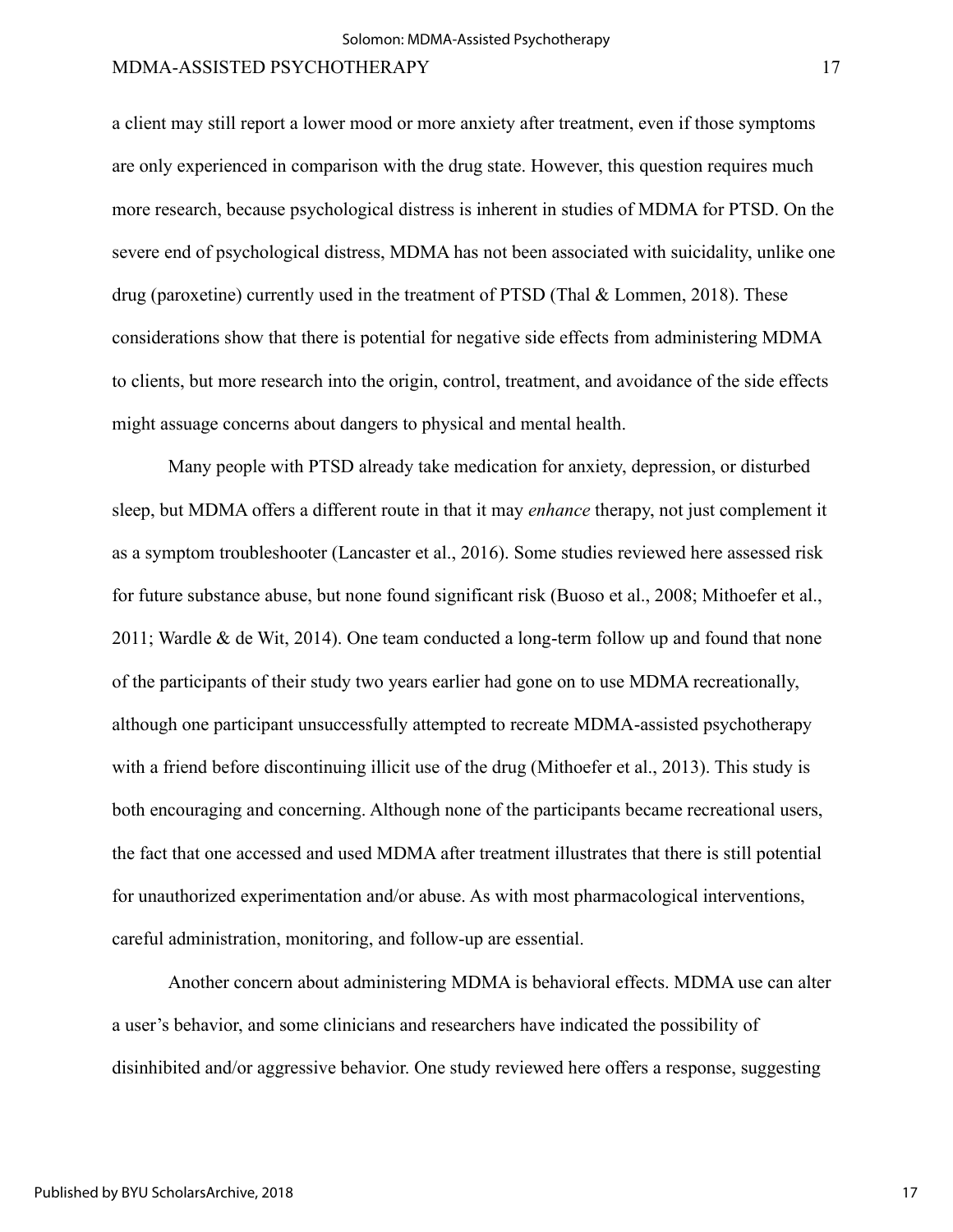that aggressive behavior associated with long-term abuse of MDMA is correlated with high dosage, polydrug use, and the context in which MDMA is taken (Reid et al., 2007). Context plays an important role in drug effects, and the street drug Ecstasy will naturally be associated with less careful usage than in the therapeutic setting. Ideally, the small, pure doses of MDMA involved in drug-assisted psychotherapy limit risk for such adverse behavioral effects. Clinical trials of MDMA-assisted psychotherapy carefully monitor participants in controlled contexts (Mithoefer et al., 2011; Oehen et al., 2013). If MDMA-assisted psychotherapy were to become available for clients, it must be conducted in clinical settings as carefully controlled as the settings of drug trials. As always, more research is needed to eliminate confounds and understand whether aggressive behavior is associated with MDMA administration in the therapeutic context rather than recreational use or abuse.

A common concern surrounding new treatments is long-term effectiveness. Relapse is common among people with PTSD, especially following pharmacological intervention only (Lancaster et al., 2016). Symptoms usually decrease somewhat following cognitive interventions, because clients learn to manage some of the symptoms rather than avoid them or suffer them. Because MDMA is an adjunct to psychotherapy used to enhance session effectiveness rather than mask symptoms, it should not show the same drop-off in symptom improvement over time. Indeed, some evidence suggests that reductions in symptoms associated with MDMA-assisted psychotherapy may prove to be long-lasting (Carhart-Harris et al., 2014; Mithoefer et al., 2013; Oehen et al., 2013). More extensive trials and rigorous follow-up will help determine if MDMAassisted psychotherapy is more effective in the long term than the frontline treatments currently in use.

MDMA-assisted psychotherapy is limited, just like the standard therapies, in reaching the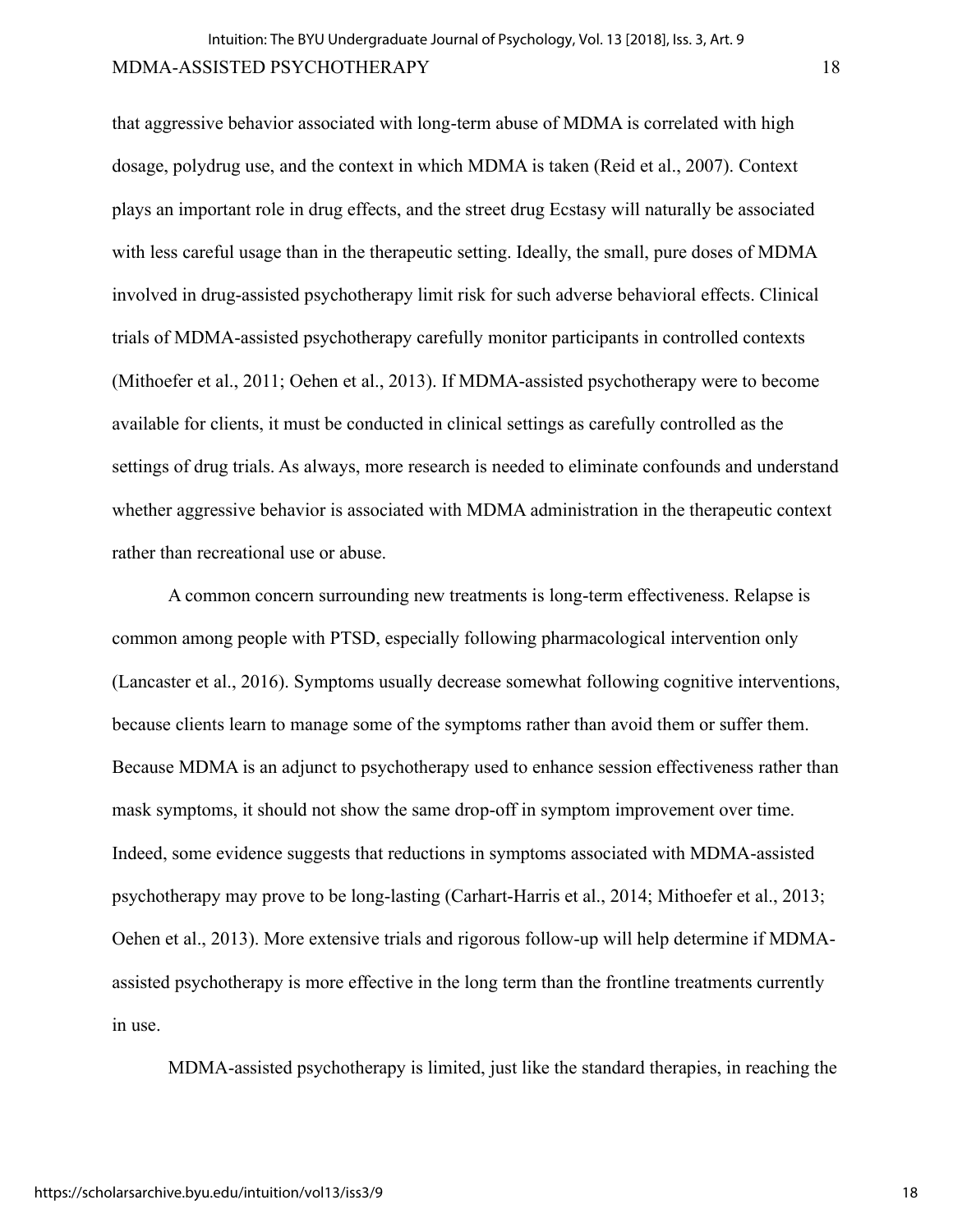people who might benefit. It might actually be harder to connect future locations of MDMAassisted psychotherapy with the people who need it because of MDMA's Schedule I drug status (Giummarra et al., 2018). An additional concern is that clients might attribute improvement to the drug and disregard tools they learn for managing symptoms; however, large studies that include follow-up suggest that this is not the case (Mitheofer et al., 2013; Oehen et al., 2013; Thal & Lommen, 2018). Although drug-assisted therapy may involve some risk by nature, research reviewed here suggests that MDMA-assisted psychotherapy has produced varied benefits and few risks.

### **Conclusion**

MDMA-assisted psychotherapy warrants much more attention and research. Future research must (1) examine the physiological, psychological, and behavioral side effects of MDMA use, (2) compare recreational use with use in the therapeutic setting, and (3) consider the most effective treatment paradigm in terms of cost, risk-to-benefit ratio, access to clients who need it, and safe and controlled drug exposure. Other directions for future research include the effects of MDMA-assisted psychotherapy within and between specific gender, race, and age groups; people with subtypes or unusual causes of PTSD; and people with varied psychological disorders. For now, prevalence of PTSD is notably high in military populations, and society may become increasingly responsible for the proper care of veterans in the wake of recent international conflict (Amoroso & Workman, 2016; Eftekhari et al., 2013; Mithoefer et al., 2011). PTSD can be chronic and devastating (Eftekhari et al., 2013; Mithoefer et al., 2011; Oehen et al., 2013), and treatment is often expensive, time-consuming, and tiring (Amoroso, 2015; Mithoefer et al., 2011; Oehen et al., 2013). The community responsible for treating people with PTSD would benefit from improving treatments or trying new treatments (Giummarra et al.,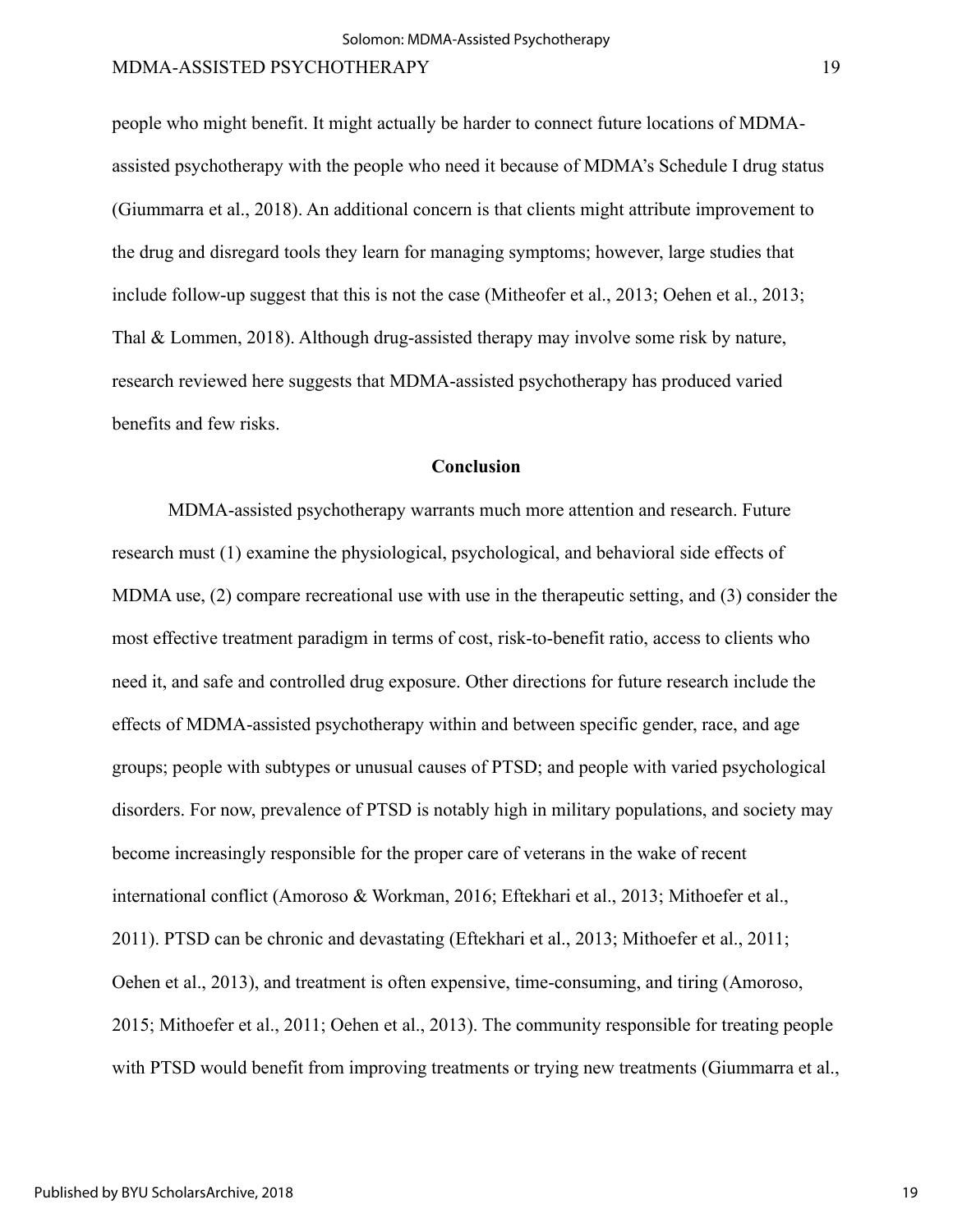2018). Cognitive therapies offer hope, but even the frontline treatments are not always effective; it seems prudent to continue to strive for even better outcomes. PTSD can be very challenging for both clients and therapists, and lack of progress may lead to burnout on both sides. In addition, insurance companies increasingly call for fast, effective treatment (K. Malm, personal communication, May 4, 2018). If MDMA-assisted psychotherapy proves reliable and low-risk for clients, it may become an efficient and effective therapy for PTSD.

The feel-good effects of MDMA set the stage for effective therapy. Studies of MDMAassisted psychotherapy show increased trust and openness in the therapeutic context as well as reductions in PTSD symptoms (Amoroso & Workman, 2016; Corey et al., 2016; Mithoefer et al., 2011; Mithoefer et al., 2013; Oehen et al., 2013; Wardle & de Wit, 2014). During MDMAassisted psychotherapy sessions, clients feel relaxed and safe, and they freely and calmly explore their traumatic memories (Mithoefer et al., 2011; Oehen et al., 2013). MDMA's combined physiological and psychological effects facilitate reprocessing of traumatic memories and extinction of fear responses (Amoroso, 2015; Hysek et al., 2014; Oehen et al., 2013; Wardle & de Wit, 2014). Furthermore, long-term follow-up research indicates limited risk for negative side effects when MDMA is administered in controlled therapeutic settings. Because of MDMA's potency and status as a Schedule I drug, care must be taken in planning, conducting, presenting, and interpreting research surrounding the controversial topic. Researchers and clinicians must account for many confounds before making any firm recommendations about MDMA-assisted psychotherapy, but preliminary research seems hopeful. MDMA's unique pharmacological and psychological effects might make it an excellent potential adjunct to psychotherapy and especially well-suited for treatment of PTSD (Amoroso, 2015; Buoso et al., 2008; Young et al., 2017; Wardle & de Wit, 2014). MDMA-assisted psychotherapy could become a solution to one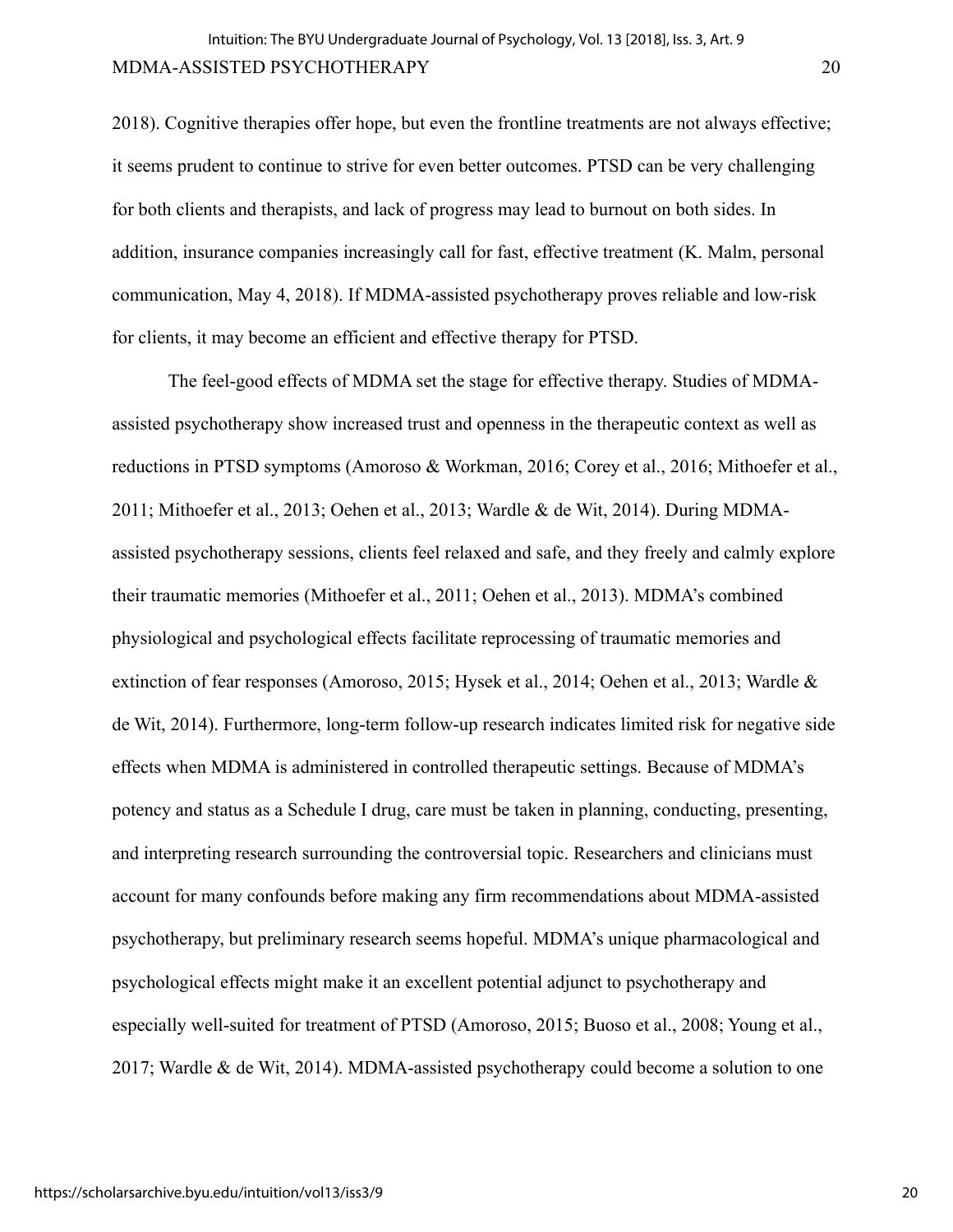of the most devastating and debilitating chronic psychological disorders of our day.

References

Amoroso, T. (2015). The psychopharmacology of 3,4-methylenedioxymethamphetamine and its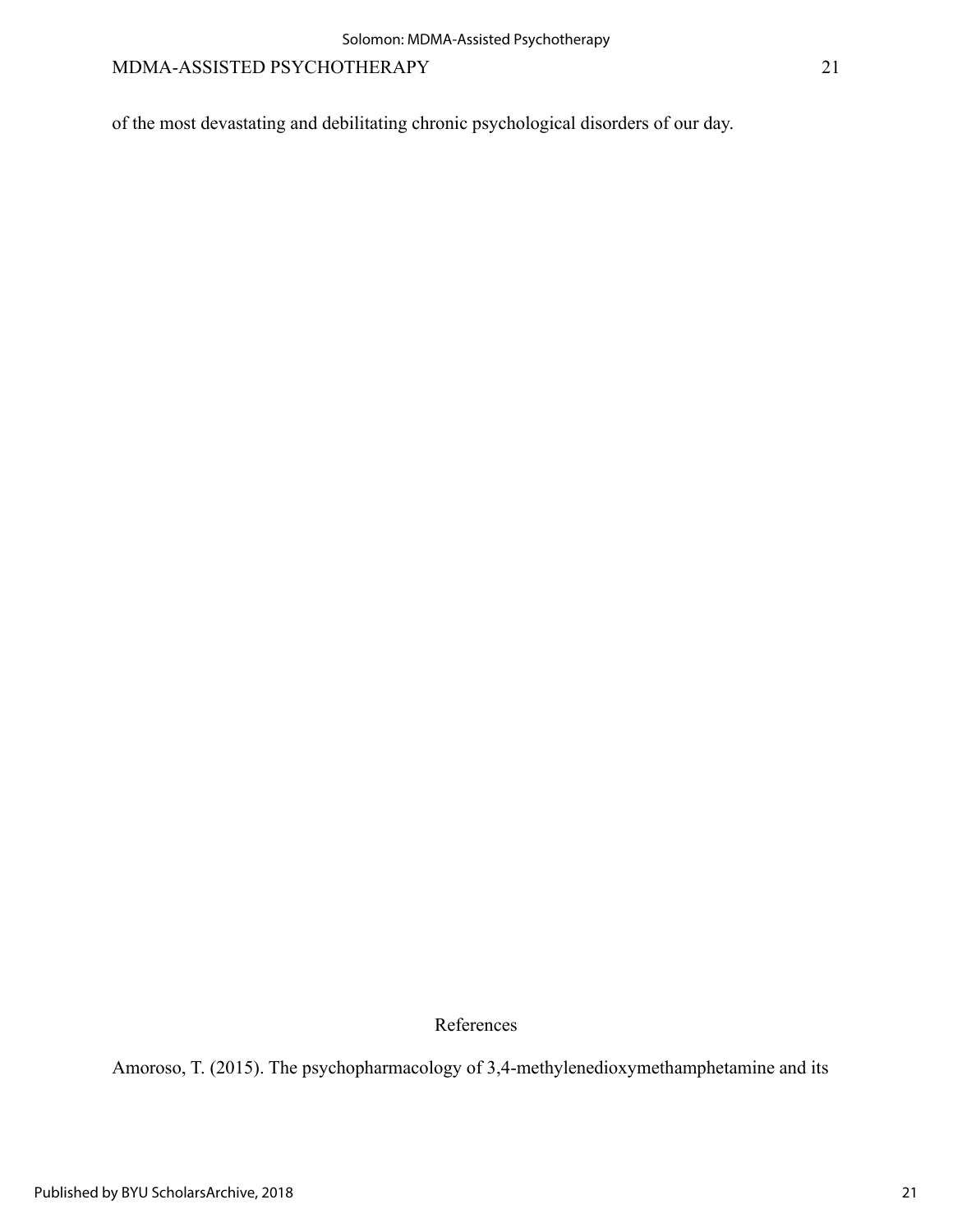role in the treatment of posttraumatic stress disorder. *Journal of Psychoactive Drugs*, *47*(5), 337–344. doi: 10.1080/02791072.2015.1094156

- Amoroso, T., & Workman, M. (2016). Treating posttraumatic stress disorder with MDMAassisted psychotherapy: A preliminary meta-analysis and comparison to prolonged exposure therapy. *Journal of Psychopharmacology*, *30*(7), 595–600. doi: 10.1177 /0269881116642542
- Buoso, J. C., Doblin, R., Farré, M., Alcázar, M. A., & Gómez-Jarabo, G. (2008). MDMAassisted psychotherapy using low doses in a small sample of women with chronic posttraumatic stress disorder. *Journal of Psychoactive Drugs*, *40*(3), 225–236. doi: [10.1080/02791072.2008.10400637](https://doi.org/10.1080/02791072.2008.10400637)
- Carhart-Harris, R. L., Wall, M. B., Erritzoe, D., Kaelen, M., Ferguson, B., De Meer, I., . . . Nutt, D. J. (2014). The effect of acutely administered MDMA on subjective and BOLD-fMRI responses to favorite and worst autobiographical memories. *International Journal of Neuropsychopharmacology*, *17*(4), 527–40. doi: 10.1017/S1461145713001405
- Charuvastra, A., & Cloitre, M. (2008). Social bonds and posttraumatic stress disorder. *Annual Review of Psychology*, *59*, 301–328. doi: 10.1146/annurev.psych.58.110405.085650
- Cloitre, M., Stovall-McClough, C., Miranda, R., & Chemtob, C. M. (2004). Therapeutic alliance, negative mood regulation, and treatment outcome in child abuse-related posttraumatic stress disorder. *Journal of Consulting and Clinical Psychology*, *72*(3), 411–416. doi: 10.1037/0022-006X.72.3.411
- Corey, V. R., Pisano, V. D., & Halpern, J. H. (2016). Effects of 3,4 methylenedioxymethamphetamine on client utterances in a psychotherapeutic setting. *The Journal of Nervous and Mental Disease*, *204*(7), 519–523. doi: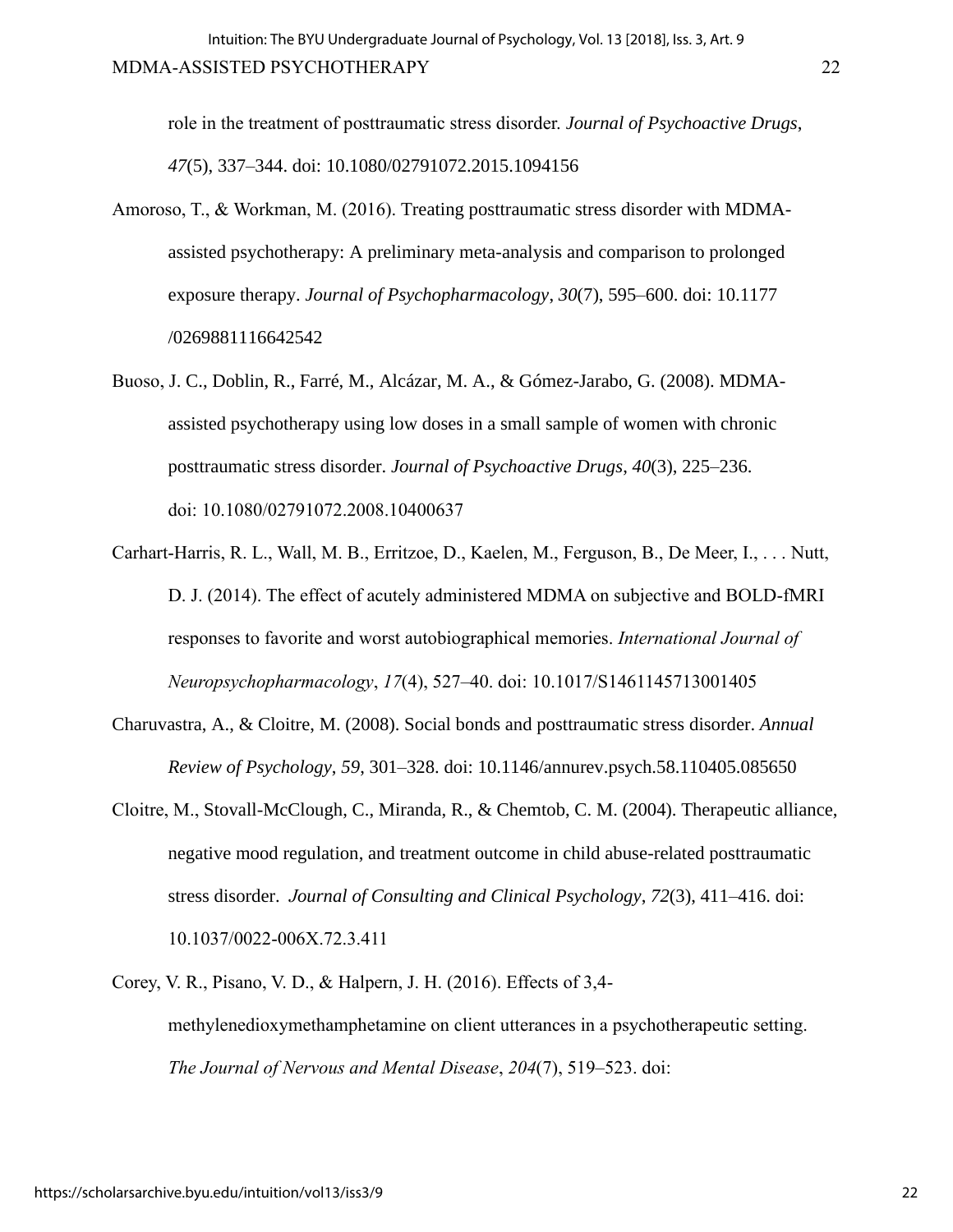10.1097/NMD.0000000000000499

- Dębiec, J., Bush, D. E. A., & LeDoux, J. E. (2011). Noradrenergic enhancement of reconsolidation in the amygdala impairs extinction of conditioned fear in rats—a possible mechanism for the persistence of traumatic memories in PTSD. *Depression and Anxiety, 28*(3), 186–193. doi: 10.1002/da.20803
- Doukas, A., D'Andrea, W., Doran, J., & Pole, N. (2014). Psychophysiological predictors of working alliance among treatment-seeking women with complex trauma exposure. *Journal of Traumatic Stress*, *27*(6), 672–679. doi: 10.1002/jts.21968
- Eftekhari, A., Ruzek, J. I., Crowley, J. J., Rosen, C. S., Greenbaum, M. A., & Karlin, B.E. (2013). Effectiveness of national implementation of prolonged exposure therapy in Veterans Affairs care. *JAMA Psychiatry*, *70*(9), 949–955. doi: 10.1001/jamapsychiatry.2013.36
- Giummarra, M. J., Lennox, A., Dali, G., Costa, B., & Gabbe, B. J. (2018). Early psychological interventions for posttraumatic stress, depression and anxiety after traumatic injury: A systematic review and meta-analysis. *Clinical Psychology Review*, *62*, 11–36. doi: 10.1016/j.cpr.2018.05.001
- Hysek, C. M., Schmid, Y., Simmler, L. D., Domes, G., Heinrichs, M., Eisenegger, C., . . . Liechti, M. E. (2014). MDMA enhances emotional empathy and prosocial behavior. *Social Cognitive and Affective Neuroscience, 9*(11), 1645–1652. doi: 10.1093/scan/nst161
- Lancaster, C., Teeters, J., Gros, D., & Back, S. (2016). Posttraumatic Stress Disorder: Overview of Evidence-Based Assessment and Treatment. *Journal of Clinical Medicine, 5*(11), 105. doi:10.3390/jcm5110105

Milad, M. R., Pitman, R. K., Ellis, C. B., Gold, A. L., Shin, L. M., Lasko, N. B., & . . . Rauch, S.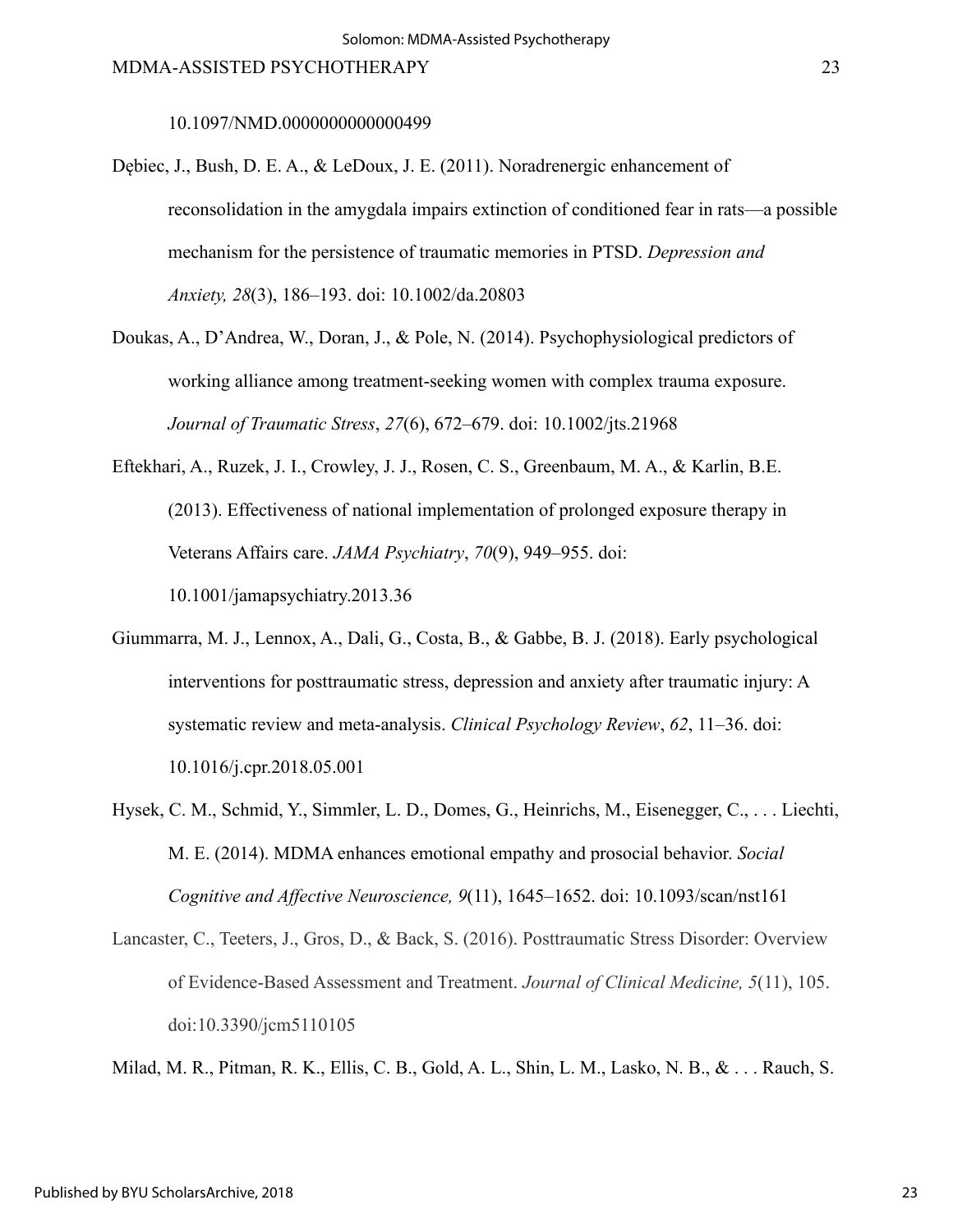L. (2009). Neurobiological basis of failure to recall extinction memory in posttraumatic stress disorder. *Biological Psychiatry*, *66*(12), 1075–1082. doi:

10.1016/j.biopsych.2009.06.026

Mithoefer, M. C., Wagner, M. T., Mithoefer, A. T., Jerome, L., & Doblin, R. (2011). The safety and efficacy of 3,4-methylenedioxymethamphetamine-assisted psychotherapy in subjects with chronic, treatment-resistant posttraumatic stress disorder: The first randomized controlled pilot study. *Journal of Psychopharmacology*, *25*(4), 439–452. doi: 10.1177/0269881110378371

- Mithoefer, M. C., Wagner, M. T., Mithoefer, A. T., Jerome, L., Martin, S. F., Yazar-Klosinski, B., . . . Doblin, R. (2013). Durability of improvement in post-traumatic stress disorder symptoms and absence of harmful effects or drug dependency after 3,4 methylenedioxymethamphetamine-assisted psychotherapy: A prospective long-term follow-up study. *Journal of Psychopharmacology, 27*(1), 28–39. doi: 10.1177/0269881112456611
- Oehen, P., Traber, R., Widmer, V., & Schnyder, U. (2013). A randomized, controlled pilot study of MDMA (±3,4-Methylenedioxymethamphetamine)-assisted psychotherapy for treatment of resistant, chronic post-traumatic stress disorder (PTSD). *Journal of Psychopharmacology*, *27*(1), 40–52. doi: 10.1177/0269881112464827
- Parrott, A. C. (2014). The potential dangers of using MDMA for psychotherapy. *Journal of Psychoactive Drugs*, *46*(1), 37–43. doi: 10.1080/02791072.2014.873690
- Reid, L. W., Elifson, K. W., & Sterk, C. E. (2007). Hug drug or thug drug? Ecstasy use and aggressive behavior. *Violence and Victims, 22*(1), 104–119. doi: 10.1891/vv-v22i1a007
- Thal, S. B., & Lommen, M. J. (2018). Current Perspective on MDMA-Assisted Psychotherapy